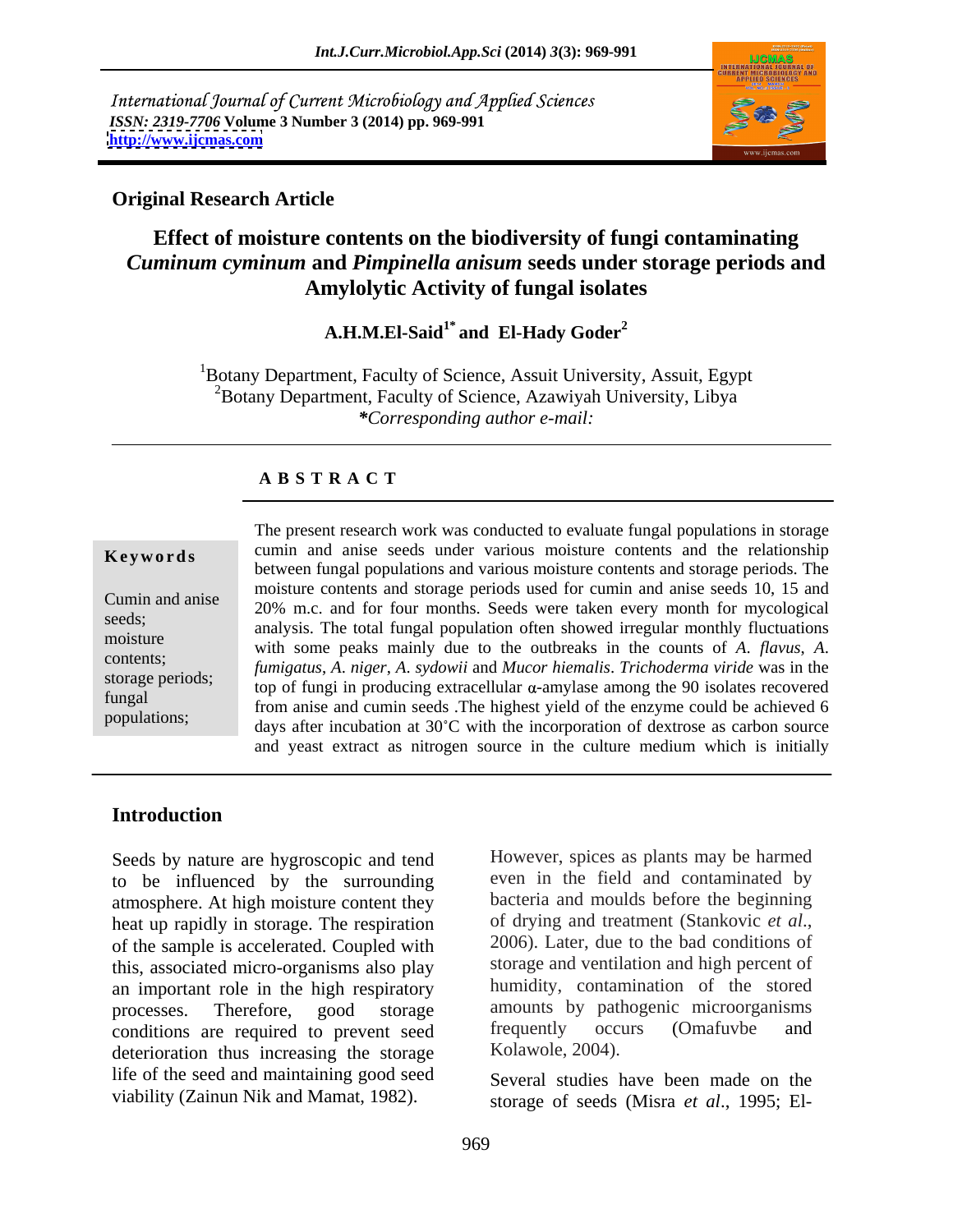Bazza *et al.*, 1996; DiGrak and Ozcelik, temperature ranged from 22.6°C to 27.0°C 2001; Marchisio and Airaudi, 2001; and 23.3% to 44.2%, respectively. Total Bhattacharya and Raha, 2002; Bankole *et*  fungal and bacterial populations remained *al*., 2004; Taligoola *et al*., 2004; relatively stable over the storage period. Abramson *et al*., 2005; Park *et al*., 2005; Predominant fungi included *Aspergillus*  Adebayo-Tayo *et al*., 2006; Oh *et al*., 2007; Genkawa *et al*. 2008; Oh *et al*. 2008; Weinberg *et al*., 2008).

Moharram *et al*. (1989); Regina and 14, 16, 18, 20 and 22% m.c. was initially Roman (1992) reported that cumin conditioned for 28 days in tightly wrapped (*Cuminum cyminum*), coriander plastic bags and then stored in sealed (*Coriandrum sativum*), anise (*Pimpinella*  containers at 30 C for up to 75 days. *anisum*), caraway (*Carum carvi*) and Carbon dioxide produced within the fennel (*Foeniculum vulgare*) are the most containers replaced the oxygen. As the important medicinal and aromatic seeds in m.c. increased the time for O2 depletion Egypt and in the world. Following harvest shortened, from 600 h at 14% m.c. to 12 h and during storage, they are subjected to at 22%. The maize at 20 and 22% m.c. attack and damage by numerous fungi, *i.e.*  exhibited the highest dry matter (DM) *Aspergillus* spp., *Penicillium* spp. losses, the lowest germination rates and *Rhizopus* spp. and *Fusarium* spp. the highest yeast and bacteria counts.

Adebayo-Tayo *et al*. (2006) showed that *Aspergillus carbonarius, Aspergillus terreus, Aspergillus flavus, Aspergillus candidus, Penicillium expansum, Aspergillus niger, Candida tropicalis* and *Aspergillus glaucus* were found to be associated with marketed bush mango seeds. Of the eight species, *A.flavus and* Pederson and Nielsen, 2000) by degrading *A. tereus* were most dominant. The moulds 1-4 linkage of starch. This enzyme is probably infected the product during the extensively used in starch liquefaction, process of cracking (shelled) to extract the paper industries, food, pharmaceutical and cotyledons (kernels), drying, storing and sugar industries (Nigam and Singh, 1995). transportation. The moisture content Three different enzymes catalyze most obtained from bush mango seeds ranged

relative humidity of the storage room a groupe of enzymes that have been found

*candidus*, *A. flavus*, *A. fumigatus* and *Penicillium* spp.

Weinberg *et al*. (2008) studied maize at shortened, from 600 h at 14% m.c. to 12 h at  $22\%$ . The maize at  $20$  and  $22\%$  m.c.

# **Amylolytic activities of some fungi**

from 2.0-21.0%. glucose, although still other enzymes are Oh *et al.* (2008) studied fungal and three enzymes include  $\alpha$ -amylase,  $\beta$ bacterial populations in unhulled and amylase and starch phosphorylase (Kumar brown rice under indoor storage conditions and Satyanarayana, 2004). On the basis of and examined the relationship between their mode of action, these amylolytic microbial populations and environmental enzymes are divided into endo-amylases conditions such as temperature and and exo-amylases (Calik and Ozdamar, relative humidity. The temperature and 2001), (Koetje *et al.,* 2003). Amylases are Amylases are important enzymes employed in the starch processing industries for the hydrolysis of polysaccharides such as starch into simple sugar constituents (Akpan *et al*., 1999; steps in the degradation of starch to needed to complete the process. The first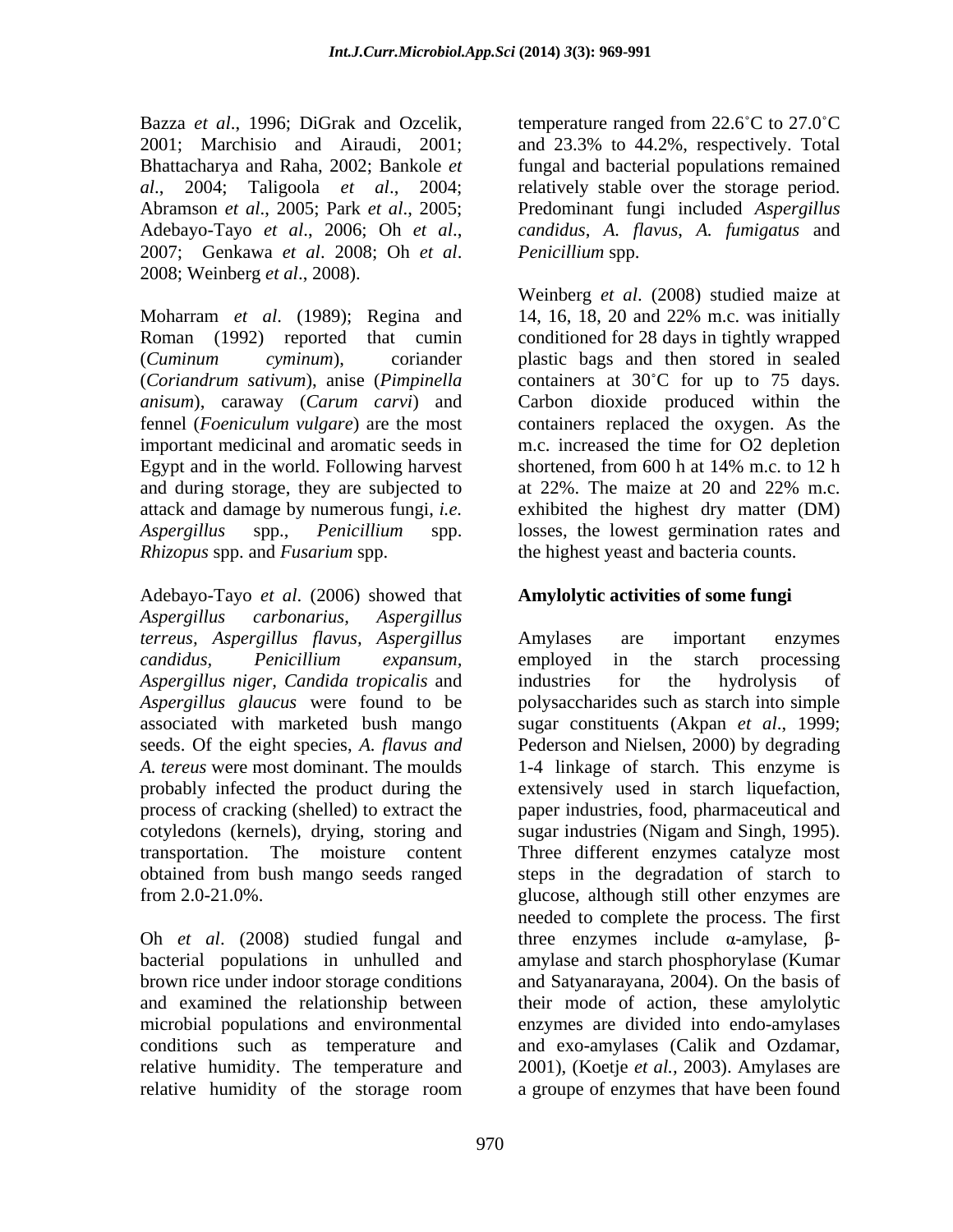$\alpha$ -amylase is known to be produced by some representatives of the genera *Aspergillus*, *Rhizopus*, *Penicillium*, *Paecilomyces*, *Alternaria* etc. (Sadhukhan *et al*., 1990; El-Abyad *et al*., 1992; Gupta and Grautam, 1995; Goto *et al*., 1998; Pandey *et al*., 1999; Fadel, 2000; Buzzini varieties belonging to 32 genera were and Martini, 2002; Ikram-ul-Haq *et al*., 2006; Shafique *et al*., 2009, Abdel-Hafez *et al*. 2010 , Moharram *et al*. , 2010 and cultured on solid starch yeast extract agar Amany *et al.*, 2011). (SYE) medium with a composition (in g

Anise and cumin seeds used in this part of study were obtained from the field during

determined by oven drying at 105°C for

The fresh weight of seeds completed with a sterile distillated water for the moisture m.c, these seeds put in a sterile polyethylene bags in a refrigerator for 24 h and then incubated at 28°C for 4 months (Wexler and Bornbaker, 1951). Samples were taken every month for mycological analysis. triplicates for each isolate was recorded.

The dilution - plate and seed  $-$  plate methods were used for the estimation of  $n$  nutritional factors on  $\alpha$ -amylase fungal flora associated with anise and

in several microorganisms including fungi cumin seeds as described by Christensen (Fadel, 2000). (1963) and employed by Abdel- Hafez *et al*. (1987, 1993) and modified Czapek's agar medium was used .

## **Screening of fungal isolates for amylase production**

**Materials and Methods** extract, 2.0;  $KH_2$  PO<sub>4</sub>, 1.0; MgSO<sub>4</sub>. 7 H<sub>2</sub>O, **Source of seeds** 1971). Cultures were incubated at 28<sup>°</sup>C harvest. **Example 20** isolate was obtained. For each fungal isolate, one **Determination of moisture content** 50 ml of the liquid SYE was prepared. The moisture content of the seeds was shaking for 7 days after which the 16 h (Anonymous, 1966). Filtrates were used to detect the amylolytic **Seeds moisture content test** of the society of American Bacteriologists content becoming 10%, 15% and 20% h incubation at 28<sup>o</sup>C, plates were flooded Eighty-seven species and 3 species screened for their abilities to produce  $extrac{ellular} \alpha$ -amylase. Isolates were /L) of soluble starch, 5.0; Bacto-yeast 0.5 and agar-agar, 15 (Barnett and Fergus, for 6 days. Using a sterile cork borer (10 mm diameter), the inoculum (agar disc bearing mycelium from the agar culture) sterile 100 ml Erlenmeyer flask containing Cultures were incubated at 28°C without mycelium was harvested by filtration. activity of fungi according to the method (1957). Aliquots of 0.1 ml of a culture filtrate were pipetted into 10 mm cavities which were made in SYE plates. After 24 h incubation at 28°C, plates were flooded with iodine solution (KI, 15 g;  $I_2$ , 3 g per liter of distilled water). A zone void of blue indicates the production of amylase. In case of positive strains, the average diameter of clear zones (in mm) of the

# **Mycological analysis Factors affecting** *a***-amylase production**

The effects of different ecological and nutritional factors on  $\alpha$ -amylase production by *Trichoderma viride* were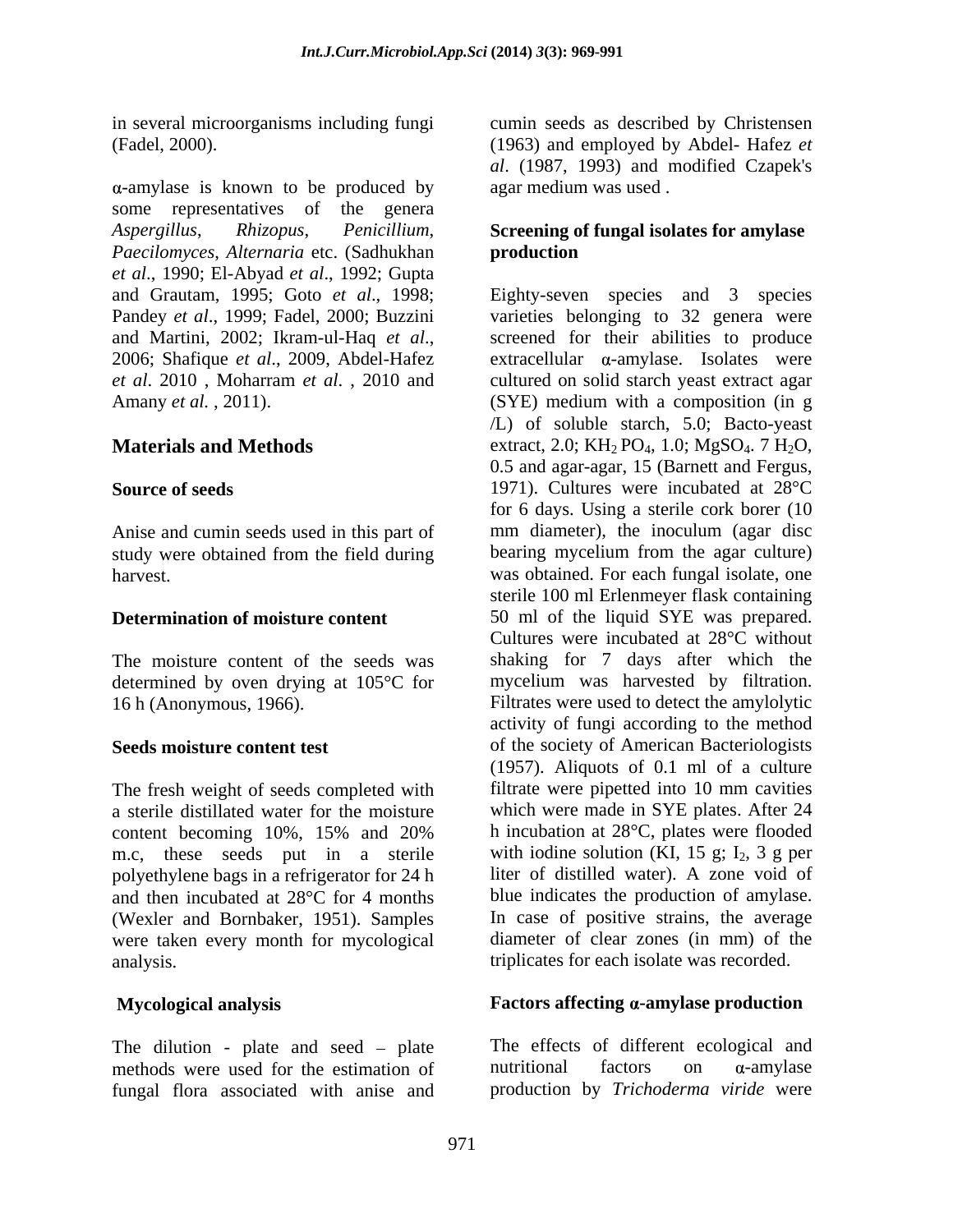most active amylase producer. The following nitrogen production. The following nitrogen

medium with pH 6, were inoculated with the test organism and incubated at 20°, 30° and 40°C for 14 days and harvested at 48 h intervals. Filtrates from samples were combined and the resulting solution was assayed for  $\alpha$ -amylase activity.

Flasks with 50 ml aliquots of SYE **Results and Discussion** medium adjusted using 0.1 N HCL or 0.1 N Na OH to different pH levels ranging from 2 to 12 were inoculated and temperature and incubation period for  $\alpha$ amylase production). One flask for each pH level was prepared. At the end of

# **Effect of different carbon sources**

6 (the best pH for  $\alpha$ -amylase production). incorporated separately in the basal (with 5.3% - 6.0% moisture content) were medium as control. After 6 days of *stolonifer*. incubation at 30°C (the best period and and modified by Naguib (1964). 10%, 15% or 20% moisture content.

studied. This isolate was found to be the  $\qquad$  to pH 6 (the best pH for  $\alpha$ -amylase **Effect of temperature and time course** the basal medium at a concentration of Flasks, each containing 50 ml SYE 0.2% w/v: ammonium chloride, **Effect of pH values** and modified by Naguib (1964). production). The following nitrogen sources were incorporated separately in the basal medium at a concentration of 0.2% w/v: ammonium chloride, ammonium nitrate, ammonium sulphate and potassium nitrate, in addition to yeast extract as control. After 6 days of incubation at 30°C (the best period and temperature for amylase production), cultures were filtered and the  $\alpha$ -amylase activity was determined by Nelson (1944)

# **Results and Discussion**

# **Fungi of Stored Anise and Cumin Seeds**

incubated at  $30^{\circ}$ C for 6 days (the optimum The effect of various moisture contents incubation period, cultures were filtered, fungi isolated at various moisture contents and the amylase activity was determined. are *Aspergillus*, *Emericella* and sterile The effect of various moisture contents and storage periods on the mycoflora of anise and cumin seeds was studied. Over a period of four months the most common mycelia.

The test organism was cultured on SYE content of anise and cumin seeds showed medium free of starch and adjusted to pH great fluctuations depending on the The following carbon sources were species. In most cases control samples medium at a concentration of 0.5% w/v: contaminated with a reasonable number of cellulose, dextrose, fructose, glucose, fungal colonies which was mainly due to sucrose, in addition to starch in the basal the high counts of *A*. *niger* and *R*. During the period of storage, the fungal decrease or increase of individual fungal (with 5.3% - 6.0% moisture content) were contaminated with a reasonable number of *stolonifer*.

temperature for amylase production), Generally, the fungal population markedly cultures were filtered and the  $\alpha$ -amylase declined during storage either in the activity was determined by Nelson (1944) control samples or in samples containing **Effect of different nitrogen sources** some fungal species such as *A*. *flavus*, *A*. The test organism was cultured on SYE plausible explanation of the reduction in medium free of yeast extract and adjusted fungal population during storage is the10%, 15% or 20% moisture content. Unexpected outbreaks in the counts of *fumigatus*, *A*. *niger* and *A*. *sydowii*. A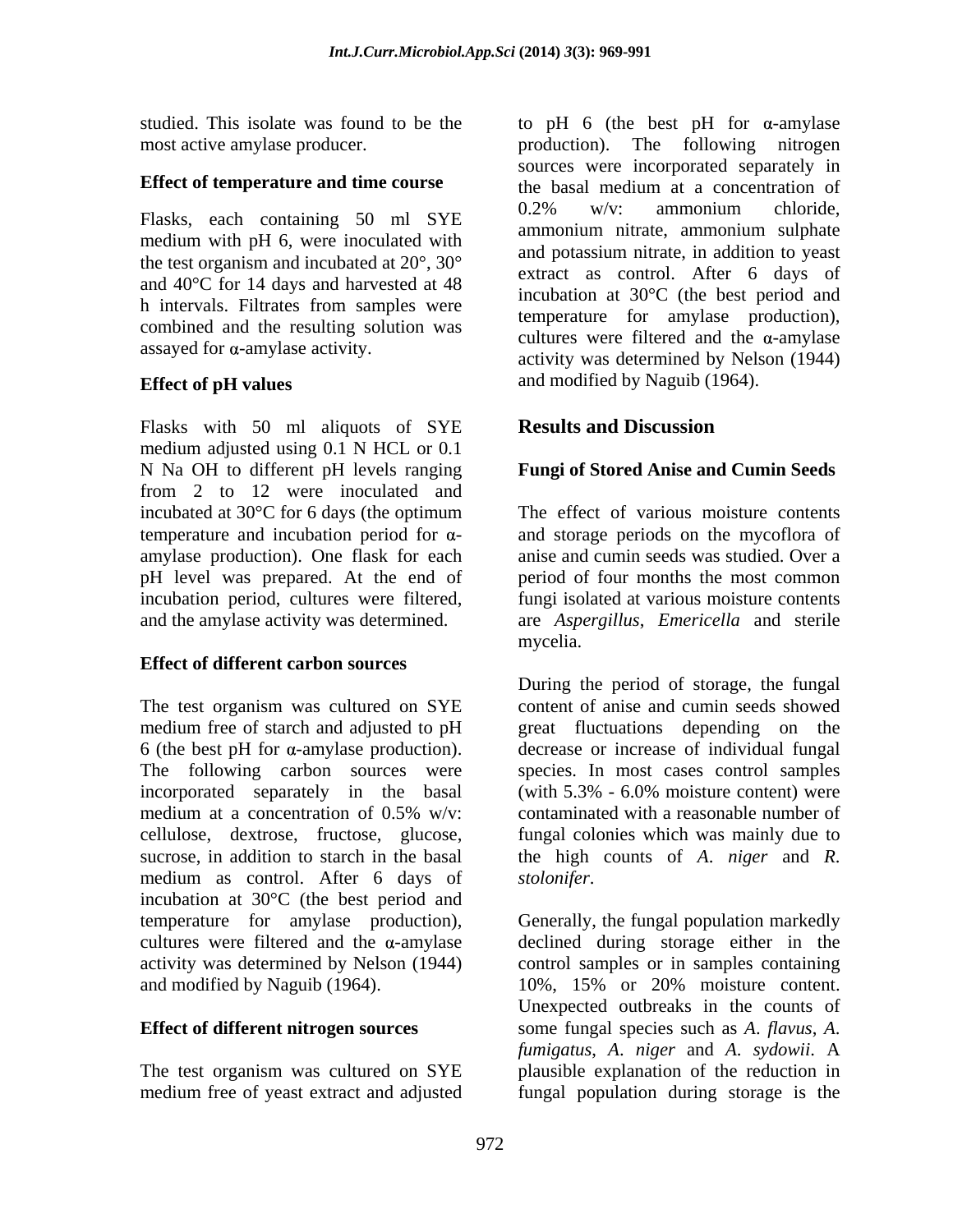anise and cumin seeds causing inhibition contaminating these seeds. Penicillium.

with various types of seeds stored under

mould fungi can develop before the seed dried, especially in areas where the relative humidity is high after harvest (Sholberg *et al*., 1996).

Prasad *et al.* (1988) and Regina and storage fungi depend on storage isolates (50% of total isolates) exhibited relative humidity, fungal species and their *Acremonium kiliense*, A. rutilum,

(*Coriandrum sativum*), anise (*Pimpinella anisum*), caraway (*Carum carvi*) and fennel (*Foeniculum vulgare*) are subjected to attack and damage by numerous fungi, Fusarium dimerum, F. oxysporum, *i.e. Aspergillus* spp., *Penicillium* spp. *Rhizopus* spp. and *Fusarium* spp.

Working with wheat grains Abramson *et Penicillium* species colonized the durum *Penicillium aurantiogriseum*, wheat at 16% m.c. In the absence of any *P. brevicompactum*, *P. chrysogenum*,

release of volatile oils (essential oils) from moisture increase, the *Eurotium* species of some or many fungal spores m.c) favored the multiplication of predominated. The higher moisture (20% *Penicillium*.

Numerous investigations have been Oh *et al.* (2008) studied fungal and carried out on the mycoflora associated bacterial populations in unhulled and moisture content conditions in many parts and examined the relationship between of the world. microbial populations and environmental As suggested by Wallace (1973) cereals relative humidity. The temperature and are preserved by reduction of moisture relative humidity of the storage room content to less than 13.5% and oil seeds to temperature ranged from  $22.6^{\circ}$ C to  $27.0^{\circ}$ C less than 7.8%, because storage fungi such and 23.3% to 44.2%, respectively. Total as *Aspergillus* spp. or *Penicillium* spp. fungal and bacterial populations remained cannot grow at these low moisture content. relatively stable over the storage period. Unfortunately low energy methods of Predominant fungi included *Aspergillus*  drying seeds are not always practical as *candidus*, *A. flavus*, *A. fumigatus* and brown rice under indoor storage conditions conditions such as temperature and temperature ranged from  $22.6^{\circ}$ C to  $27.0^{\circ}$ C *Penicillium* spp.

# **Amylolytic Activities of Fungal Isolates**

Roman (1992) reported that the incidence  $\qquad$  abilities to produce extracellular  $\alpha$ of infection and severity of damage by amylase. It was noticed that Forty-five temperature, seed moisture content, high amylolytic activities and these were: counts present at preharvest and Alternaria brassicicola, Aspergillus mechanical damage of flowers. *candidus, A. clavatus*, *A. flavus*, *A.*  Moharram *et al*. (1989) reported that *sulphureus*, *A. sydowii*, *A. tamarii*, cumin (*Cuminum cyminum*), coriander *Botryotrichum piluliferum*, *Chaetomium al*. (2005) found that *Eurotium* and *haematococca*, *Paecilomyces carneus*, Ninety isolates recovered from anise and cumin seeds were screened for their isolates (50% of total isolates) exhibited *Acremonium kiliense*, *A. rutilum*, *Alternaria brassicicola*, *Aspergillus fumigatus, A. niger, A. ochraceus*, *A. crispatum*, *Circinella muscae*, *Cochliobolus lunatus*, *Curvularia pallescens*, *Drechslera euphorbiae*, *Fusarium dimerum*, *F. oxysporum*, *Gibberella fujikuroi*, *G. tricincta*, *Memnoniella subsimplex*, *Mucor circinelloides*, *M. hiemalis*, *M. racemosus*, *Myrothecium verrucaria*, *Nectria Penicillium aurantiogriseum*, *P. brevicompactum*, *P. chrysogenum*,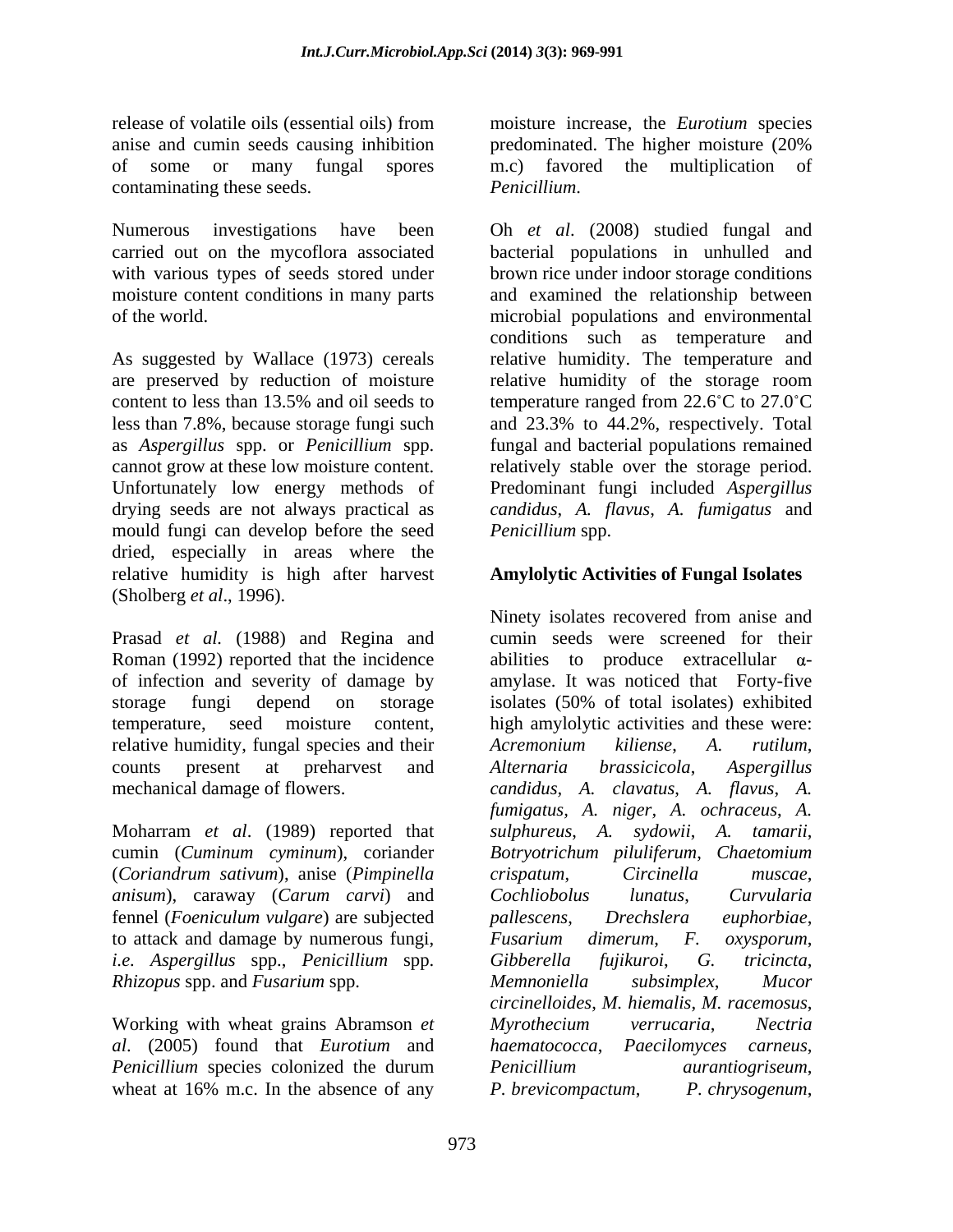| Table.1 Count (per g dry weight) of common fungal genera and species after different storage periods of <i>Cuminum cyminum</i> |  |
|--------------------------------------------------------------------------------------------------------------------------------|--|
| reatment with various moisture contents on glucose-Czapek's agar, using dilution-plate method.                                 |  |

|                                 |                                 | 1 Month  |          |                     | 2 Month          |                 | 3 Month         |             |                      | 4 Month                             |
|---------------------------------|---------------------------------|----------|----------|---------------------|------------------|-----------------|-----------------|-------------|----------------------|-------------------------------------|
| Fungal Species<br>Periods & M.C |                                 |          | 15<br>20 | 10                  |                  | 20              | 10              | 15          | 20                   | 15<br>20<br>10 <sup>1</sup>         |
| Acremonium kiliense             | 50                              |          |          |                     |                  |                 |                 |             |                      |                                     |
| Alternaria alternata            | 25                              |          |          |                     |                  |                 |                 |             |                      |                                     |
| Aspergillus                     | 175                             | 125      | 25       | 225<br>50           | $\cap$ $\subset$ | 250<br>1550     |                 | 175 500 650 | 150                  | 175<br>100                          |
| A. flavus                       |                                 |          |          | 75                  |                  | -50             |                 | $125 \,$ 50 |                      |                                     |
| A. fumigatus                    |                                 |          |          | 25                  |                  | 475 <br>125     |                 | 50 375 525  | 25                   | 175<br>75                           |
| A. niger                        | 175                             | 100      |          | 25   150<br>25      |                  | 75<br>$\bigcap$ | 100             |             | 50                   | 25                                  |
| A. sydowii                      |                                 | 25       |          |                     | $\cap$           | 25              | 25              |             | 25                   |                                     |
| A. terreus var. aureus          |                                 |          |          |                     |                  | 25              |                 |             |                      |                                     |
| A. versicolor                   |                                 |          |          |                     |                  |                 |                 |             |                      | 125                                 |
| Emericella nidulans var. lata   |                                 |          |          |                     |                  |                 |                 |             | $\cap \subset$       |                                     |
| Eurotium chevalieri             | 50                              |          |          |                     |                  |                 |                 |             | $\cap \subset$<br>4. |                                     |
| Mucor hiemalis                  |                                 |          |          |                     |                  |                 |                 |             |                      |                                     |
| Penicillium                     | 25                              | 25       | 100      |                     |                  |                 |                 |             |                      |                                     |
| P. brevicompactum               |                                 |          |          |                     |                  |                 |                 |             |                      |                                     |
| P. chrysogenum                  | $\Delta$ $\epsilon$<br>$\Delta$ | <u>L</u> |          |                     |                  |                 |                 |             |                      |                                     |
| P. funiculosum                  |                                 |          | $\cap$   |                     |                  |                 |                 |             |                      |                                     |
| Rhizopus stolonifer             | 250                             |          |          |                     |                  |                 |                 |             |                      |                                     |
| Stachybotrys state of           |                                 |          |          |                     |                  |                 |                 |             |                      |                                     |
| Melanopsamma pomiformis         |                                 |          |          | 25                  |                  |                 | 25              |             |                      | $\sim$                              |
| Sterile mycelia (dark and       |                                 |          |          |                     |                  |                 |                 |             |                      |                                     |
| white colour)                   | 100                             |          | 50       | 25                  | 225              |                 | 75              |             | 50                   | $\cap$<br>$\gamma$ $\epsilon$<br>25 |
| Gross total count               | 675                             | 150      |          | 50   125   275   50 | 275 550          |                 | 250 275 500 725 |             |                      | 175 50 200 125                      |
|                                 |                                 |          |          |                     |                  |                 |                 |             |                      |                                     |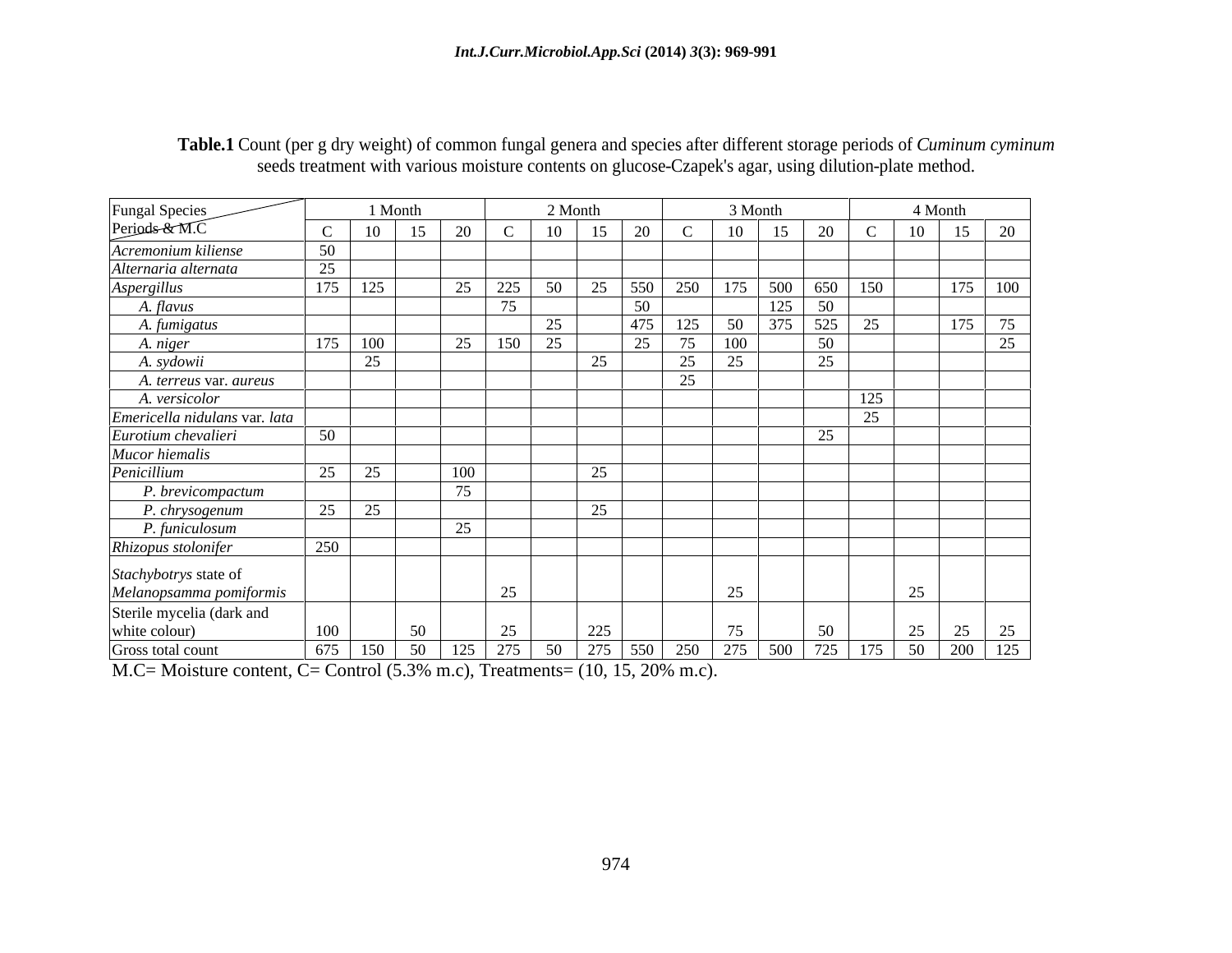| Fungal Species<br>Periods & M.C                                               |                  | 1 Month                                                                                   |        |     | 2 Month |    |     |         | 3 Month |                              |                     | 4 Month                                                                                   |                |
|-------------------------------------------------------------------------------|------------------|-------------------------------------------------------------------------------------------|--------|-----|---------|----|-----|---------|---------|------------------------------|---------------------|-------------------------------------------------------------------------------------------|----------------|
|                                                                               | $\mathcal{C}$    | -15<br>$10^{-}$                                                                           | 20     |     | 10 15   | 20 |     | 10      |         | 15 20                        |                     | $\begin{array}{ c c c c c }\n\hline\nC & 10 & 15 \\ \hline\n350 & 500 & 275\n\end{array}$ | $\frac{20}{ }$ |
| Aspergillus                                                                   | $\frac{275}{25}$ | 375                                                                                       |        | 450 | 25      | 25 |     |         |         | $\frac{10}{500}$ 475 650 150 |                     |                                                                                           |                |
| A. clavatus                                                                   |                  |                                                                                           |        |     |         |    |     |         |         |                              |                     |                                                                                           |                |
| A. flavus                                                                     | 175              | 375                                                                                       |        | 150 |         |    |     |         | 50      |                              |                     | 125 250                                                                                   |                |
| A. fumigatus                                                                  | 75               |                                                                                           |        | 50  |         | 25 | 250 | 300     |         | 450 150                      | $\frac{125}{125}$   | $125$ 25                                                                                  |                |
| A. niger                                                                      |                  |                                                                                           |        | 250 |         |    |     | 250 100 | 75      |                              |                     | 75                                                                                        |                |
| A. ochraceus                                                                  |                  |                                                                                           |        |     |         |    |     |         |         |                              |                     | 25                                                                                        |                |
| A. sydowii                                                                    |                  |                                                                                           |        |     | 25      |    |     |         | 25      |                              | 100                 |                                                                                           |                |
| A. terreus var. aureus                                                        |                  |                                                                                           |        |     |         |    |     | 75      | 50      |                              |                     |                                                                                           |                |
|                                                                               |                  |                                                                                           |        |     |         |    |     |         |         |                              |                     | 125                                                                                       |                |
| Botryotrichum piluliferum                                                     |                  |                                                                                           | 25     |     | 25      |    |     |         |         |                              |                     |                                                                                           |                |
| Chaetomium                                                                    |                  |                                                                                           |        |     | 25      |    |     |         |         |                              |                     |                                                                                           |                |
| C. crispatum                                                                  |                  |                                                                                           |        |     |         |    |     |         |         |                              |                     |                                                                                           |                |
| C. madrasense                                                                 |                  |                                                                                           | 25     |     |         |    |     |         |         |                              |                     |                                                                                           |                |
| Cochliobolus                                                                  |                  |                                                                                           |        | 25  |         |    |     |         |         |                              |                     |                                                                                           |                |
| C. spicifer                                                                   |                  |                                                                                           |        | 25  |         |    |     |         |         |                              |                     |                                                                                           |                |
| Mucor hiemalis                                                                |                  | 750                                                                                       |        |     |         |    |     |         |         |                              |                     |                                                                                           |                |
| Penicillium                                                                   |                  |                                                                                           |        |     |         |    |     |         |         |                              |                     |                                                                                           |                |
| P. chrysogenum                                                                |                  |                                                                                           |        |     |         |    |     |         |         | 25                           |                     |                                                                                           |                |
| Setosphaeria rostrata                                                         | 125              |                                                                                           |        |     |         |    |     |         |         |                              |                     |                                                                                           |                |
|                                                                               |                  |                                                                                           |        |     |         |    |     |         |         |                              |                     |                                                                                           |                |
|                                                                               |                  |                                                                                           |        | 25  | 25      |    |     |         |         |                              | $\Delta$ $\epsilon$ |                                                                                           |                |
| Stachybotrys state of<br>Melanopsamma pomiformis<br>Sterile mycelia (dark and |                  | 25                                                                                        |        |     |         |    |     |         |         |                              |                     |                                                                                           |                |
|                                                                               | 25               |                                                                                           |        |     |         |    |     |         |         |                              |                     |                                                                                           |                |
| white colour)                                                                 |                  |                                                                                           | 375 50 | 25  | 25      |    |     |         |         |                              |                     |                                                                                           | 50             |
| Ulocladium                                                                    |                  |                                                                                           |        | 25  |         |    |     |         |         |                              |                     |                                                                                           |                |
| U. botrytis                                                                   |                  |                                                                                           |        | 25  |         |    |     |         |         |                              |                     |                                                                                           |                |
| Gross total count                                                             |                  | 425   1150   375   75   550   75   25   25   500   475   650   175   375   475   275   50 |        |     |         |    |     |         |         |                              |                     |                                                                                           |                |

**Table.2** Count (per g dry weight) of common fungal genera and species after different storage periods of *Cuminum cyminum* seeds treatment with various moisture contents on cellulose-Czapek's agar, using dilution-plate method.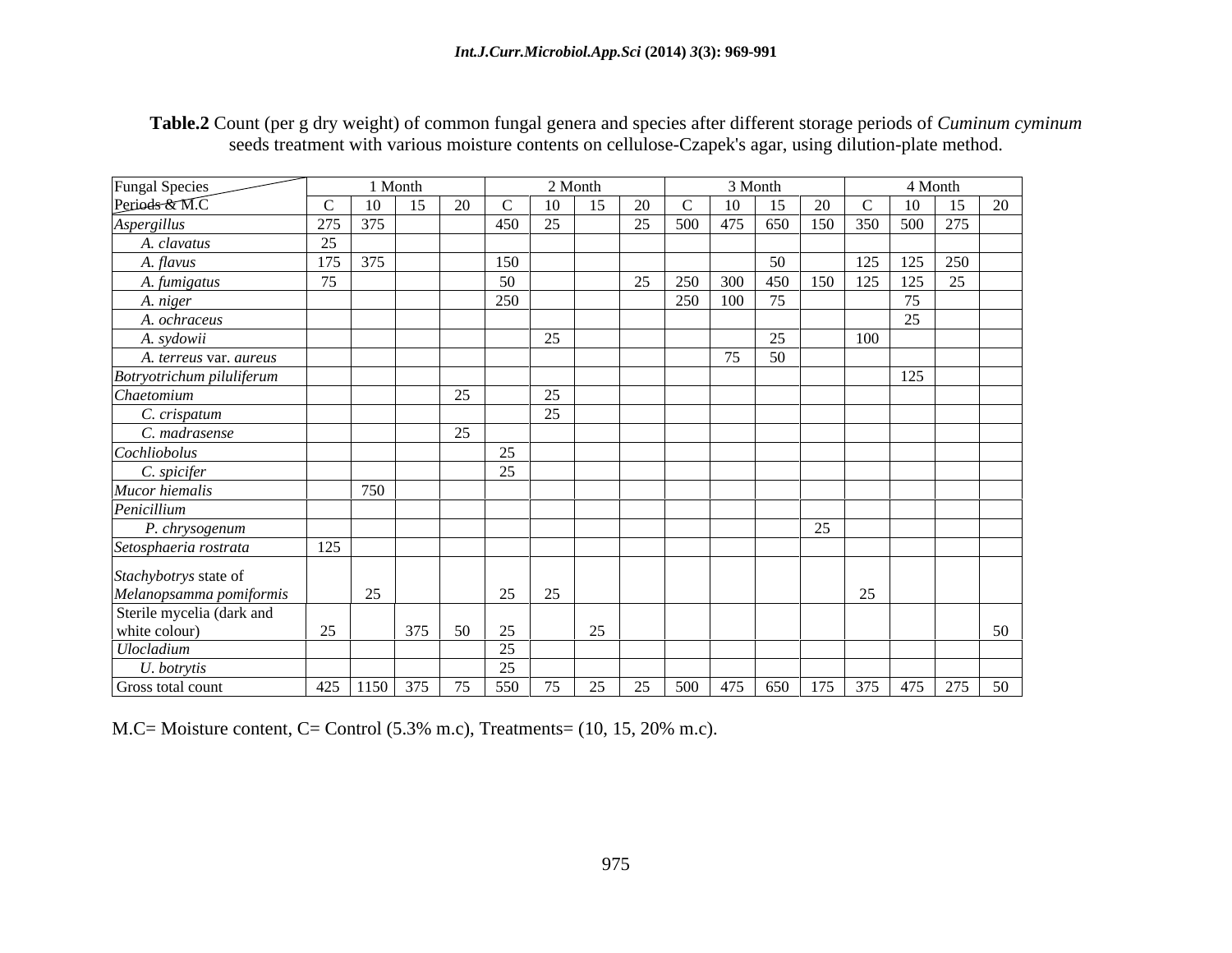| Table.3 Counts (per 20 seeds) of common fungal genera and<br>$\rightarrow$ and species after different storage periods of C. cy.<br>C. <i>cyminum</i> seeds treatment with |
|----------------------------------------------------------------------------------------------------------------------------------------------------------------------------|
| sture contents on glucose-Czapek's agar, using the seed-plate method                                                                                                       |

|                                                                                                        |             | 1 Month |               |       |                  | 2 Month |          |    |                  | 3 Month |                |                                      |                      | 4 Month |                |
|--------------------------------------------------------------------------------------------------------|-------------|---------|---------------|-------|------------------|---------|----------|----|------------------|---------|----------------|--------------------------------------|----------------------|---------|----------------|
| Fungal Species<br>Periods & M.C                                                                        |             | -10     |               |       |                  |         |          | 20 |                  | 10      | 15             | 20                                   |                      | 10      | 20             |
| Alternaria alternata                                                                                   |             |         |               |       |                  |         |          |    |                  |         |                |                                      |                      |         |                |
| <b>Aspergillus</b>                                                                                     | $\sqrt{10}$ |         | $\rightarrow$ |       |                  |         |          |    | $\mathbf{Q}$     |         | $\overline{4}$ |                                      |                      |         | $\overline{ }$ |
| A. flavus                                                                                              |             |         |               |       |                  | $\sim$  |          |    |                  |         |                |                                      |                      |         | $\sim$         |
| A. fumigatus                                                                                           |             |         |               |       |                  |         |          | -4 | $\left  \right $ |         |                |                                      |                      |         |                |
| A. niger                                                                                               |             |         |               |       |                  |         |          |    |                  |         |                |                                      |                      |         |                |
| A. ochraceus                                                                                           |             |         |               |       |                  |         |          |    |                  |         |                |                                      |                      |         |                |
|                                                                                                        |             |         |               |       |                  |         |          |    |                  |         |                |                                      |                      |         |                |
| A. sydowii                                                                                             | $\sim$      |         |               |       |                  |         |          |    |                  |         |                |                                      |                      |         |                |
| C. lunatus                                                                                             |             |         |               |       |                  |         |          |    |                  |         |                |                                      |                      |         |                |
| C. spicifer                                                                                            |             |         |               |       |                  |         |          |    |                  |         |                |                                      |                      |         |                |
| Emericella nidulans var. lata                                                                          |             |         |               |       |                  |         |          |    |                  |         |                |                                      |                      |         |                |
| Eurotium chevalieri                                                                                    |             |         |               |       |                  |         |          |    |                  |         |                |                                      |                      |         |                |
| Mucor hiemalis                                                                                         |             |         |               |       | $\sim$<br>$\sim$ |         |          |    |                  |         |                |                                      |                      |         |                |
| Penicillium                                                                                            |             |         |               |       |                  |         |          |    |                  |         |                |                                      |                      |         |                |
| P. chrysogenum                                                                                         |             |         |               |       |                  |         |          |    |                  |         |                |                                      |                      |         |                |
| Rhizopus stolonifer                                                                                    |             |         |               |       |                  |         |          |    |                  |         |                |                                      |                      |         |                |
| Setosphaeria rostrata<br>Stachybotrys state of<br>Melanopsamma pomiformis<br>Sterile mycelia (dark and |             | $\sim$  |               |       |                  |         |          |    |                  |         |                |                                      |                      |         |                |
|                                                                                                        |             |         |               |       |                  |         |          |    |                  |         |                |                                      |                      |         |                |
|                                                                                                        |             |         | $-1$          |       | $\sim$           |         |          |    |                  |         |                |                                      |                      |         |                |
|                                                                                                        |             |         |               |       |                  |         |          |    |                  |         |                |                                      |                      |         |                |
| white colour )                                                                                         |             |         |               |       |                  |         |          |    | $\sim$           |         | $\sim$         | $\gamma$<br>$\overline{\phantom{a}}$ | $\leq$<br>$\sqrt{ }$ |         |                |
| Gross total count                                                                                      | 32   17     |         | 13            | 13 27 |                  | 17      | $\alpha$ | 8  | $11 \t 11$       |         |                | 791                                  |                      | 20 7 9  | $\overline{ }$ |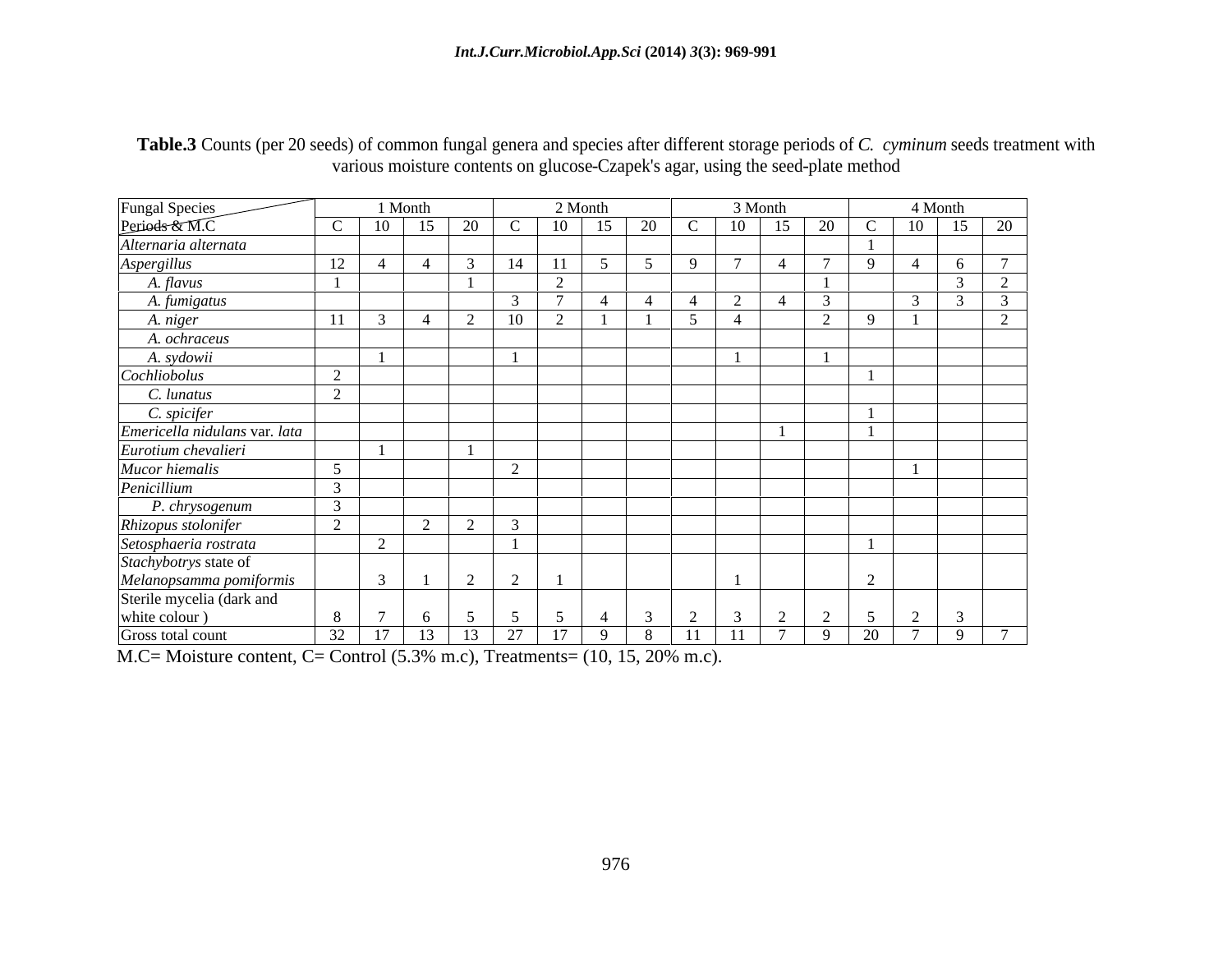| Table.4 Counts (per 20 seeds) of common fungal genera and species after different storage periods of Cuminum cyminum |  |
|----------------------------------------------------------------------------------------------------------------------|--|
| seeds treatment with various moisture contents on cellulose-Czapek's agar, using the seed-plate method               |  |

| Fungal Species<br>Periods & M.C                                                                            |                            | 1 Month         |          |               | 2 Month       |                                                        |                |                  | 3 Month                                                |                                                               | 4 Month          |
|------------------------------------------------------------------------------------------------------------|----------------------------|-----------------|----------|---------------|---------------|--------------------------------------------------------|----------------|------------------|--------------------------------------------------------|---------------------------------------------------------------|------------------|
|                                                                                                            |                            |                 |          |               |               | C   10   15   20   C   10   15   20   C   10   15   20 |                |                  |                                                        | $\mathbf C$                                                   | $10 \t 15 \t 20$ |
| Alternaria alternata                                                                                       |                            |                 |          |               |               |                                                        |                |                  |                                                        |                                                               |                  |
| Aspergillus                                                                                                |                            | $7\phantom{.0}$ |          | 15            | Q             | -4                                                     | 17             | - 8              | $\overline{q}$                                         | 13<br>14                                                      | 6                |
| A. flavus                                                                                                  |                            |                 | $\gamma$ | $\mathcal{R}$ |               |                                                        |                |                  |                                                        |                                                               | $\sim$           |
| A. fumigatus                                                                                               |                            |                 |          | $\sim$ 1      | $\mathcal{R}$ |                                                        |                | $7 \overline{3}$ | $\begin{array}{ c c c c c } \hline \end{array}$ 9   12 |                                                               |                  |
| A. niger                                                                                                   | - 6                        | 2<br>-5         |          | 11            | $\sim$ 5      | - 8                                                    | 9 <sup>1</sup> |                  |                                                        | <sup>11</sup>                                                 |                  |
| A. ochraceus                                                                                               |                            |                 |          |               |               |                                                        |                |                  |                                                        |                                                               |                  |
| Chaetomium                                                                                                 | $\gamma$                   | 2               |          |               |               |                                                        |                |                  |                                                        |                                                               |                  |
| C. atrobrunneum                                                                                            |                            |                 |          |               |               |                                                        |                |                  |                                                        |                                                               |                  |
| C. barilochense                                                                                            |                            |                 |          |               |               |                                                        |                |                  |                                                        |                                                               |                  |
| C. crispatum                                                                                               |                            |                 | 2        |               |               |                                                        |                |                  |                                                        |                                                               |                  |
| C. funicola                                                                                                |                            |                 |          |               |               |                                                        |                |                  |                                                        |                                                               |                  |
| C. globosum                                                                                                |                            |                 |          |               |               |                                                        |                |                  |                                                        |                                                               |                  |
| Cochliobolus                                                                                               |                            |                 | 2        |               |               |                                                        |                |                  |                                                        |                                                               |                  |
| C. lunatus                                                                                                 |                            |                 |          |               |               |                                                        |                |                  |                                                        |                                                               |                  |
| C. spicifer                                                                                                |                            |                 |          |               |               |                                                        |                |                  |                                                        |                                                               |                  |
| Cunninghamella echinulata                                                                                  |                            |                 |          |               |               |                                                        |                |                  |                                                        |                                                               |                  |
| Emericella nidulans var. lata                                                                              |                            |                 |          | 2             |               |                                                        |                |                  |                                                        |                                                               |                  |
| Eurotium chevalieri                                                                                        |                            |                 |          |               |               |                                                        |                |                  |                                                        | $\sqrt{2}$                                                    |                  |
| Mucor hiemalis                                                                                             |                            |                 |          | $\sim$        |               |                                                        |                |                  |                                                        |                                                               |                  |
| Penicillium                                                                                                |                            |                 |          |               |               |                                                        |                |                  |                                                        |                                                               |                  |
| P. aurantiogriseum                                                                                         |                            |                 |          |               |               |                                                        |                |                  |                                                        |                                                               |                  |
|                                                                                                            |                            |                 |          |               |               |                                                        |                |                  | 8 <sup>2</sup>                                         |                                                               |                  |
| Rhizopus stolonifer<br>Setosphaeria rostrata                                                               |                            | 2               |          |               |               |                                                        |                |                  |                                                        |                                                               |                  |
| Stachybotrys state of                                                                                      |                            |                 |          |               |               |                                                        |                |                  |                                                        |                                                               |                  |
| Melanopsamma pomiformis                                                                                    |                            |                 |          |               |               |                                                        |                |                  |                                                        |                                                               |                  |
| Sterile mycelia (dark and                                                                                  |                            |                 |          |               |               |                                                        |                |                  |                                                        |                                                               |                  |
|                                                                                                            |                            |                 |          |               |               |                                                        | $\sim$<br>_ რ  | $\bigcap$        | 4                                                      | $\bigcap$                                                     |                  |
| white colour)<br>Ulocladium                                                                                | $\bigcap$<br>$\mathcal{L}$ |                 |          |               |               |                                                        |                |                  |                                                        |                                                               |                  |
| U. chartarum                                                                                               | $\gamma$                   |                 |          |               |               |                                                        |                |                  |                                                        |                                                               |                  |
| Gross total count                                                                                          |                            |                 |          |               |               |                                                        |                |                  |                                                        | 18   11   12   8   22   12   18   10   20   11   13   15   17 | $4 \mid 8 \mid$  |
| $\sqrt{a}$<br>$\sqrt{9.8}$ $\sqrt{2.8}$ $\sqrt{1.5}$ $\sqrt{2.8}$ $\sqrt{9.1}$ $\sqrt{10.15}$ $\sqrt{2.8}$ |                            |                 |          |               |               |                                                        |                |                  |                                                        |                                                               |                  |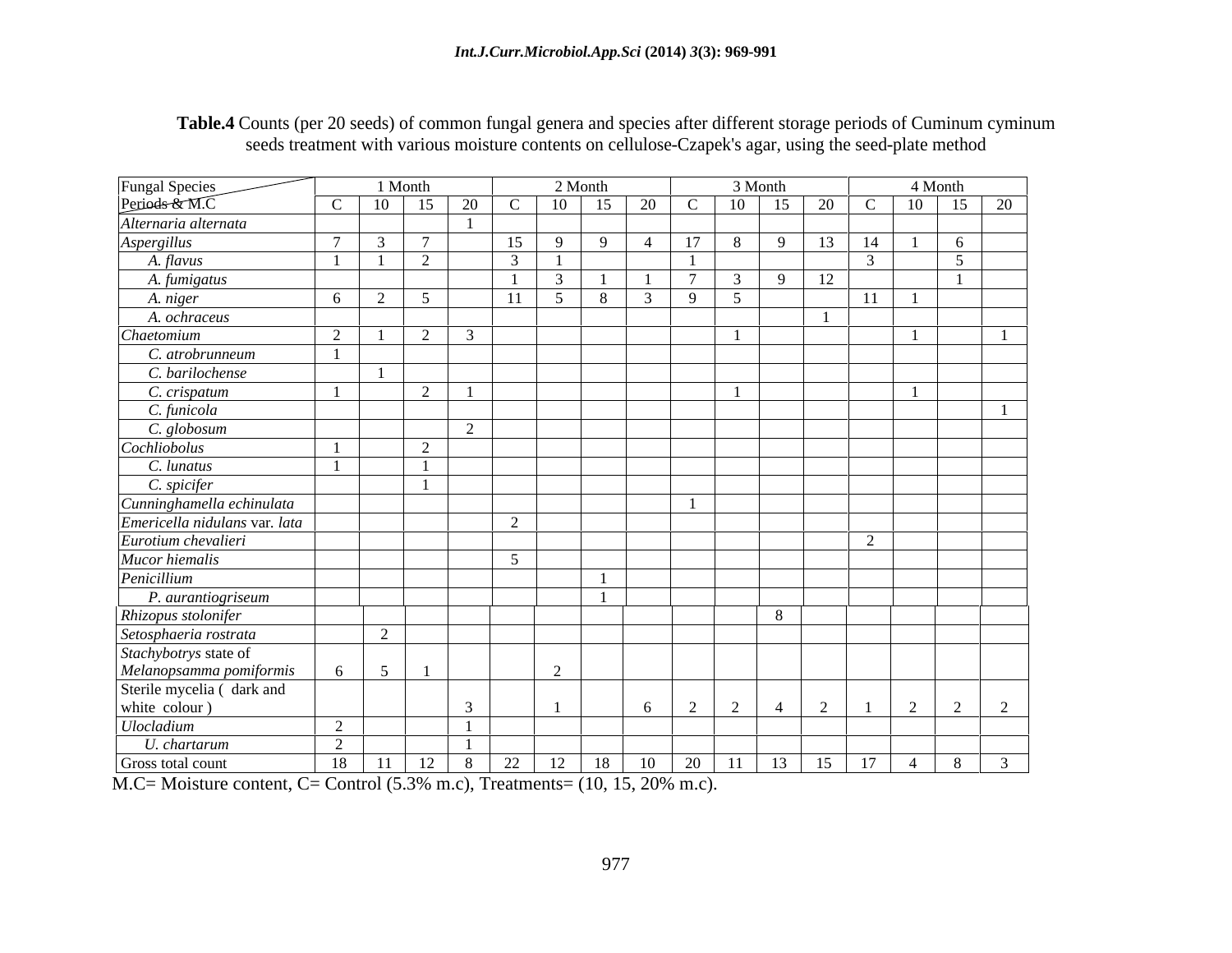| Table.5 Count (per g dry weight) of common fungal genera and species after different storage periods of <i>Pimpinella anisum</i> |  |  |
|----------------------------------------------------------------------------------------------------------------------------------|--|--|
| seeds treatment with various moisture contents on glucose-Czapek's agar, using dilution-plate method                             |  |  |

|                                                                   |         | 1 Month       |          |     | 2 Month         |                         |                 |                | 3 Month                      |     | 4 Month         |           |
|-------------------------------------------------------------------|---------|---------------|----------|-----|-----------------|-------------------------|-----------------|----------------|------------------------------|-----|-----------------|-----------|
| Fungal Species<br>Periods & M.C                                   |         | 10            | $\Omega$ |     | 10 <sup>1</sup> | $\epsilon$<br>$\bigcap$ |                 | 1 <sub>0</sub> | $\mathbf{r}$<br>$20^{\circ}$ |     | 10              | 20<br>15  |
| Acremonium                                                        |         | 20            |          |     |                 |                         |                 | 10             |                              |     | 10 <sup>1</sup> |           |
| A. furcatum                                                       |         |               |          |     |                 |                         |                 |                |                              |     | 10 <sup>1</sup> |           |
| A. kiliense                                                       |         | 20            |          |     |                 |                         |                 |                |                              |     |                 |           |
| A. strictum                                                       |         |               |          |     |                 |                         |                 | 1 <sub>0</sub> |                              |     |                 |           |
| Alternaria alternata                                              | 270 100 |               |          | 80  |                 |                         |                 |                |                              |     |                 |           |
| Aspergillus                                                       | 310     | 280           | 100      | 600 | 320             | 520<br>-10              | 220             | 270            | 80<br>600                    | 280 | 150             | 60        |
| A. clavatus                                                       | 20      | 20            |          |     |                 |                         |                 |                |                              |     |                 |           |
| A. flavus                                                         | 30      | - 10          |          | 80  | 10              |                         | 30 <sup>1</sup> |                |                              | 20  | 10              |           |
| A. fumigatus                                                      | 30      |               |          |     |                 | 490                     |                 | 160            | 70                           |     |                 |           |
| A. niger                                                          | 200 270 | 80            |          | 520 | 280             | 30 <sup>7</sup><br>10   | 190             | 100            |                              |     | 260 140         |           |
| A. ochraceus                                                      |         |               |          |     | $\Omega$        |                         |                 |                |                              |     |                 |           |
| A. sydowii                                                        | 20      |               |          |     | 10              |                         |                 |                | $10 \mid 600$                |     |                 | 60        |
| A. tamarii                                                        | 10      |               |          |     |                 |                         |                 |                |                              |     |                 |           |
| A. terreus var. aureus                                            |         |               |          |     |                 |                         |                 | 10             |                              |     |                 |           |
|                                                                   |         |               |          |     |                 |                         |                 |                |                              |     | 10 <sup>1</sup> |           |
| Botryotrichum piluliferum                                         |         |               |          |     | -90             |                         |                 |                |                              |     |                 |           |
| Circinella muscae                                                 |         | <sup>10</sup> |          |     |                 |                         |                 |                |                              | 30  |                 |           |
| Cladosporium                                                      |         |               |          |     |                 |                         |                 |                |                              | 30  |                 |           |
| C. cladosporioides                                                |         |               |          |     |                 |                         |                 |                |                              |     |                 |           |
| C. sphaerospermum                                                 |         | 10            |          |     |                 |                         |                 |                |                              |     |                 |           |
| Cunninghamella echinulata                                         |         |               |          |     |                 |                         | 1 <sub>0</sub>  |                |                              |     |                 |           |
| Drechslera erythrospila                                           |         | 10            |          |     |                 |                         |                 |                |                              |     |                 |           |
| $\left $ <i>Emericella nidulans var. lata</i> $\left  10 \right $ |         | 10            |          | 40  | 40              |                         | 40              |                | 10                           | 40  |                 |           |
| Eurotium chevalieri                                               |         |               |          |     |                 | 10                      |                 |                |                              |     | 10              | 130<br>20 |
| Nectria haematococca                                              | 10      |               |          |     |                 |                         |                 |                |                              |     |                 |           |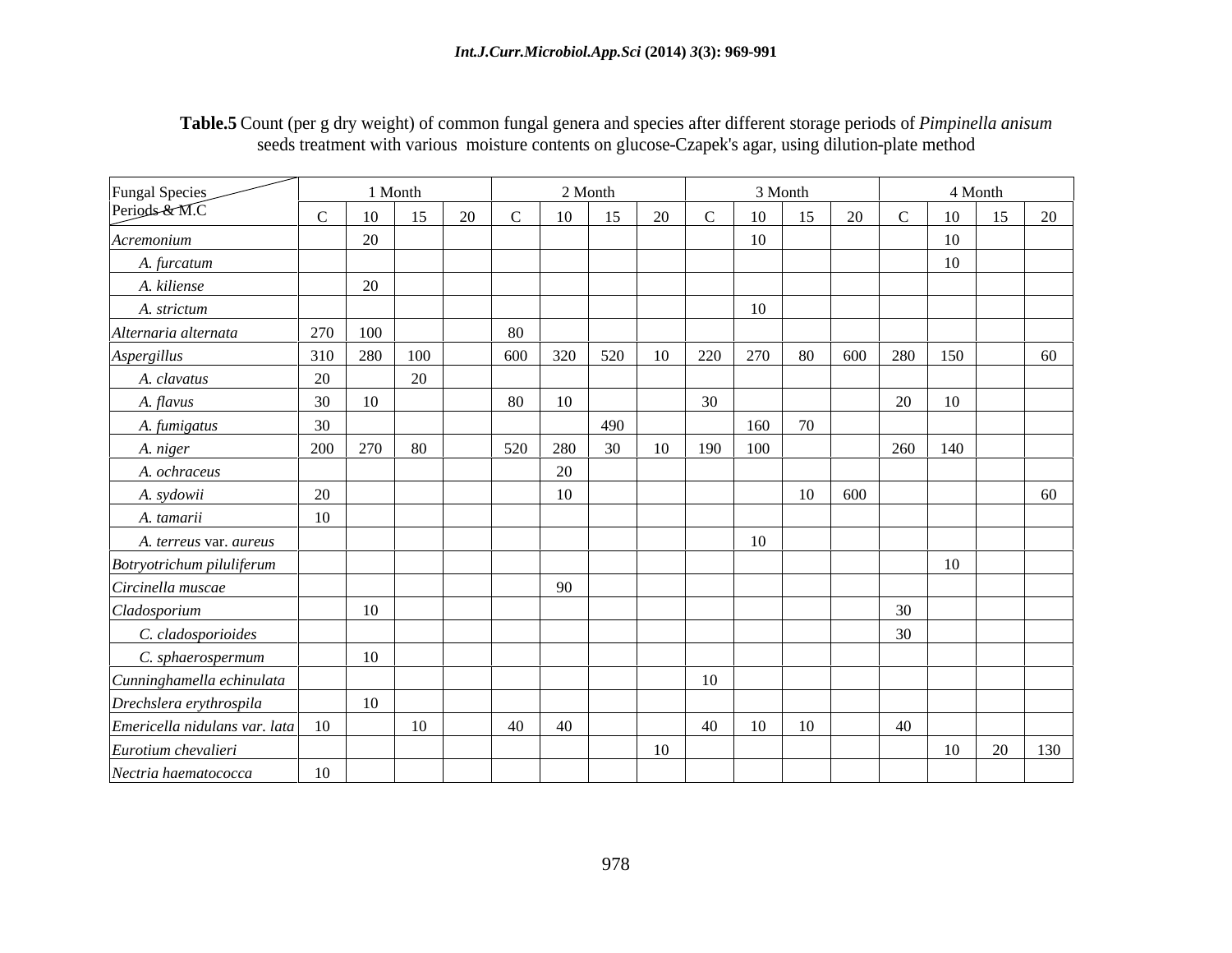## **Table.5** Continued

| Fungal Species<br>Periods & M.C                  |                 | 1 Month         |        |          |                      | 2 Month |                 |    | 3 Month |                                                                                             |     | 4 Month |              |  |
|--------------------------------------------------|-----------------|-----------------|--------|----------|----------------------|---------|-----------------|----|---------|---------------------------------------------------------------------------------------------|-----|---------|--------------|--|
|                                                  | $\mathcal{C}$   | 10              |        | 20       | 10                   | 15      | 20              |    | 10      | 15<br>20                                                                                    |     | 10      | $15 \mid 20$ |  |
| Penicillium                                      |                 | 10              | 10     |          | $\frac{30}{5}$<br>10 | 10      | 30              |    |         |                                                                                             |     |         |              |  |
| P. aurantiogriseum                               |                 |                 |        | 20       |                      |         |                 |    |         |                                                                                             | 20  |         |              |  |
| P. brevicompactum                                |                 |                 | 10     |          |                      |         |                 |    |         |                                                                                             |     |         |              |  |
| P. chrysogenum                                   |                 | 10              |        |          | 10<br>10             |         |                 |    |         |                                                                                             | 10  |         |              |  |
| P. citrinum                                      |                 |                 |        |          |                      |         | $\overline{20}$ |    |         |                                                                                             |     |         |              |  |
| P. corylophilum                                  |                 |                 |        |          |                      | 10      |                 |    |         |                                                                                             |     |         |              |  |
| Rhizopus stolonifer                              |                 | 50              | $50 -$ |          | 10<br>10             |         |                 | 70 |         |                                                                                             |     |         |              |  |
| Setosphaeria rostrata                            | 10 <sup>1</sup> |                 |        |          |                      |         |                 |    |         |                                                                                             |     |         |              |  |
|                                                  |                 |                 |        |          |                      |         |                 |    |         |                                                                                             |     |         |              |  |
| Stachybotrys state of<br>Melanopsamma pomiformis |                 | 10              |        |          | 30 <sup>2</sup>      |         |                 |    |         |                                                                                             |     |         |              |  |
|                                                  |                 |                 |        |          |                      |         |                 |    |         |                                                                                             |     |         |              |  |
| Sterile mycelia (dark and white<br>colour)       | 20              | 30              | 10     | 20 30 20 |                      | 20      | 70              | 20 |         | 20                                                                                          | 200 | 50      | 40           |  |
| <b>Ulocladium</b>                                |                 | 10 <sup>1</sup> |        | 40       |                      |         |                 |    |         |                                                                                             |     |         |              |  |
| U. botrytis                                      |                 | 10              |        | 40       |                      |         |                 |    |         |                                                                                             |     |         |              |  |
| Gross total count                                |                 |                 |        |          |                      |         |                 |    |         | 630   530   180   20   830   520   550   120   360   290   110   600   580   230   60   190 |     |         |              |  |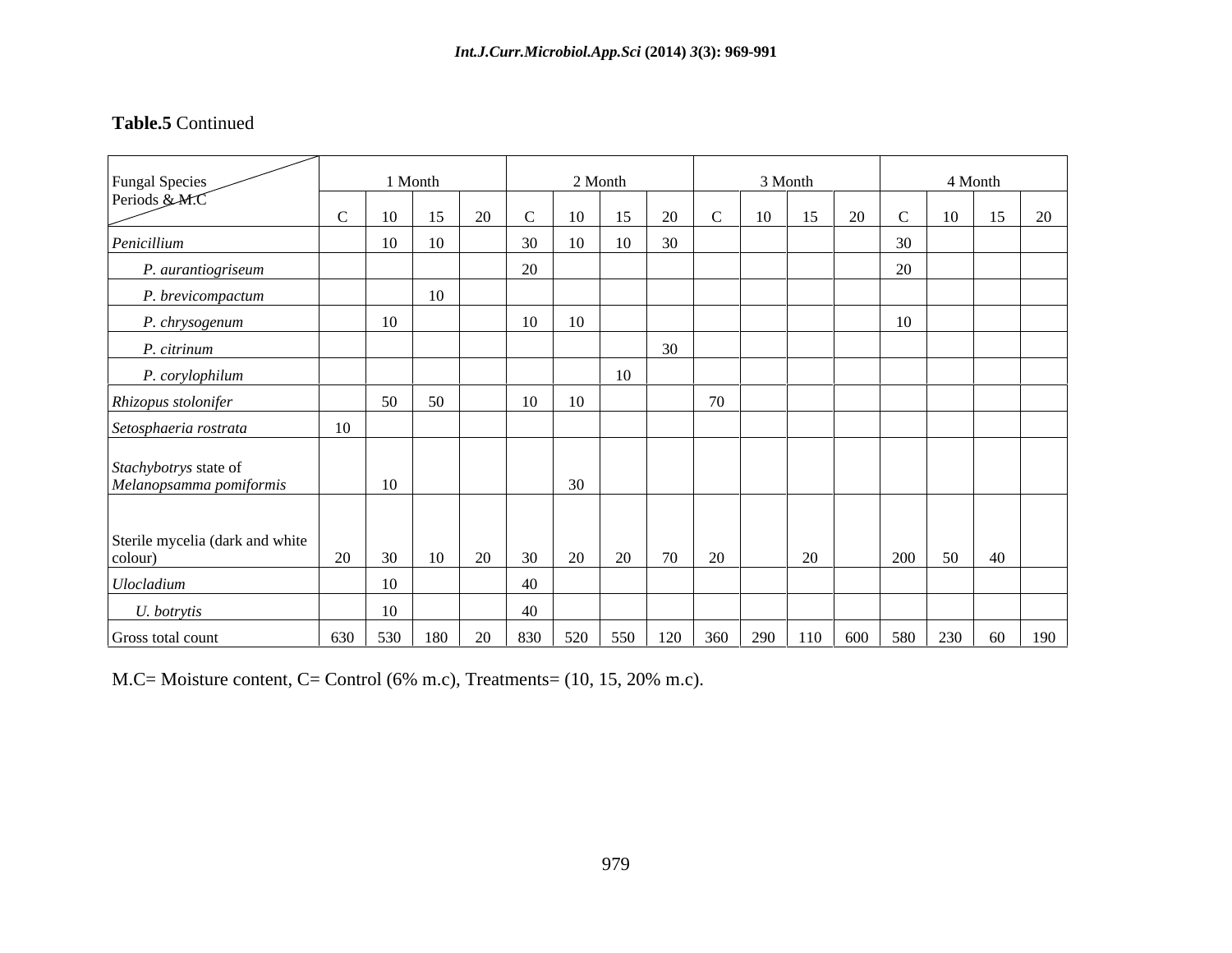| Table.6 Co<br>It storage periods of <i>Pimpinella anisum</i> seeds<br>weight) of common fungal genera and species after different s<br>to the g dry we<br>. 011 |
|-----------------------------------------------------------------------------------------------------------------------------------------------------------------|
| n cellulose-Czapek's agar, using dilution-plate method<br>$\sim$ and contents on $C^{\text{all}}$<br>Lut with various moisture $\gamma$                         |

|                                 |                       | 1 Month |                 |                           | 2 Month         |              | 3 Month    |            |     | 4 Month |                      |
|---------------------------------|-----------------------|---------|-----------------|---------------------------|-----------------|--------------|------------|------------|-----|---------|----------------------|
| Fungal Species<br>Periods & M.C | 10                    | 15      | 20              | 10<br>$\mathcal{C}$       | 15              | 20           | 10         | 15<br>20   | - C | 10      | 15<br>- 20           |
| Acremonium                      |                       |         | 10              | 20                        |                 | 10           |            |            |     |         | 20                   |
| A. furcatum                     |                       |         | 10              |                           |                 |              |            |            |     |         | 20                   |
| A. kiliense                     |                       |         |                 | 20                        |                 | 10           |            |            |     |         |                      |
| A. strictum                     |                       |         |                 |                           |                 |              |            |            |     |         |                      |
| Alternaria alternata            | 280                   | 210     | 10              | 10<br>60                  | - 10            |              |            |            |     |         |                      |
| Aspergillus                     | 160<br>180            | 170     |                 | 340<br>$30 \mid 420 \mid$ | 30              | 50<br>390    |            | 120 80 600 | 280 |         | 90 70 410            |
| A. clavatus                     |                       |         | 10 <sup>1</sup> |                           |                 |              |            |            |     |         |                      |
| A. flavus                       | 10<br>30 <sup>7</sup> | 20      |                 | 10<br>70                  |                 | 10<br>50     |            |            | 20  |         |                      |
| A. fumigatus                    |                       | 50      |                 | 30                        | 20              | 20<br>30     | 10         | 70         | 10  | 10      | 20<br>$\vert$ 10     |
| A. niger                        | $150$ 140             |         | 100 20          | 280<br>350                |                 | 20<br>240    | 80         | 10         | 240 | 80      | 50                   |
| A. ochraceus                    |                       |         |                 | 10                        |                 |              |            |            |     |         |                      |
| A. sydowii                      | 10                    |         |                 | 10                        |                 | 60<br>$\sim$ | $\vert$ 30 | 600        |     |         | 400<br>$\sim$ $\sim$ |
| A. terreus var. aureus          |                       |         |                 |                           | 10 <sup>1</sup> | 10           |            |            | 10  |         |                      |
| Chaetomium                      | 60<br>20              |         |                 | 10                        |                 |              |            |            |     |         |                      |
| C. atrobrunneum                 |                       |         |                 | 10                        |                 |              |            |            |     |         |                      |
| C. globosum                     | 60<br>20              |         |                 |                           |                 |              |            |            |     |         |                      |
| Cladosporium                    | 30 <sup>2</sup>       |         |                 |                           |                 | 10           |            |            |     |         |                      |
| C. cladosporioides              | 30 <sup>2</sup>       |         |                 |                           |                 |              |            |            |     |         |                      |
| C. sphaerospermum               |                       |         |                 |                           |                 | 10           |            |            |     |         |                      |
| Cochliobolus spicifer           |                       |         |                 |                           |                 |              |            |            | 20  |         |                      |
| Curvularia lunata var. aeria    |                       |         |                 | 10 <sup>1</sup>           |                 |              | 20         |            |     |         |                      |
| Emericella nidulans var. lata   |                       |         |                 | 50<br>10 <sup>1</sup>     |                 |              | 60         |            |     | 60      |                      |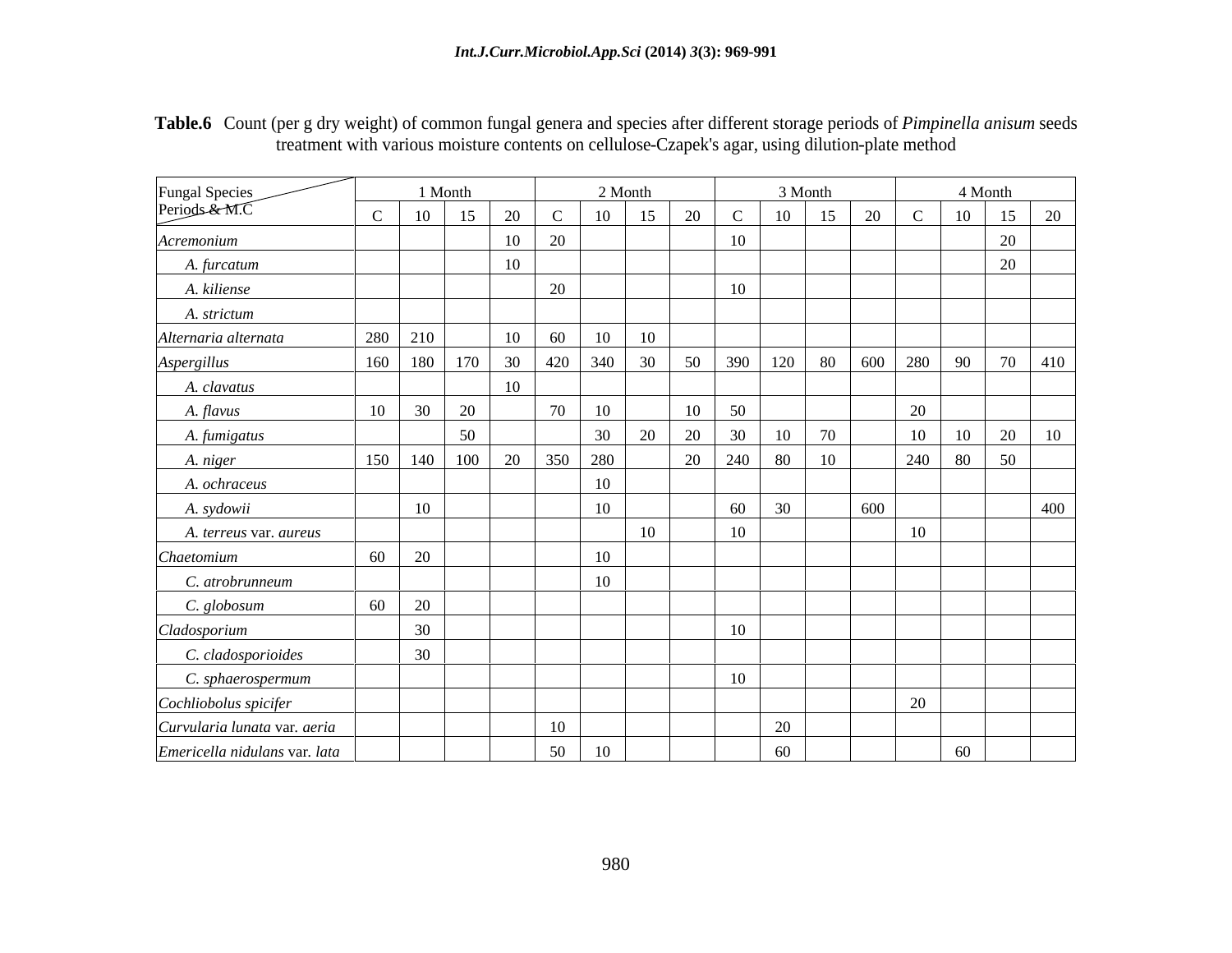### **Table.6** Continued

| Fungal Species<br>Periods & M.C                                                                                              |    | 1 Month |      |    |     | 2 Month       |                       |                                                        | 3 Month  |    |              | 4 Month                                                                                      |         |
|------------------------------------------------------------------------------------------------------------------------------|----|---------|------|----|-----|---------------|-----------------------|--------------------------------------------------------|----------|----|--------------|----------------------------------------------------------------------------------------------|---------|
|                                                                                                                              | 10 | 15      | 20 C |    |     | $10 \quad 15$ | 20                    | $+$ $+$ $C$ $+$                                        | 10<br>15 | 20 | $\mathbf{C}$ | $\boxed{10}$                                                                                 | $15$ 20 |
| Fusarium                                                                                                                     | 10 |         |      | 60 |     |               |                       |                                                        |          |    |              |                                                                                              |         |
| F. merismoides                                                                                                               | 10 |         |      |    |     |               |                       |                                                        |          |    |              |                                                                                              |         |
| F. oxysporum                                                                                                                 |    |         |      | 60 |     |               |                       |                                                        |          |    |              |                                                                                              |         |
| Mucor hiemalis                                                                                                               |    |         |      |    | 110 |               |                       | 50                                                     |          |    |              |                                                                                              |         |
| Penicillium                                                                                                                  |    |         |      | 20 |     |               |                       | 40                                                     |          |    |              |                                                                                              |         |
| P. aurantiogriseum                                                                                                           |    |         |      |    |     |               |                       | 40                                                     |          |    |              |                                                                                              |         |
| P. funiculosum                                                                                                               |    |         |      | 20 |     |               |                       |                                                        |          |    |              |                                                                                              |         |
| Phoma eupyrena                                                                                                               |    |         |      |    |     |               | 10                    |                                                        |          |    |              |                                                                                              |         |
|                                                                                                                              |    |         |      |    |     |               |                       |                                                        |          |    |              |                                                                                              |         |
|                                                                                                                              |    |         |      |    |     |               |                       | 20                                                     |          |    | 20           |                                                                                              |         |
| Scopulariopsis shaerospora<br>Stachybotrys state of<br>Melanopsamma pomiformis<br>Sterile mycelia (dark and<br>white colour) |    |         |      |    |     |               | $110$ 130 10 20 20 60 | $\begin{array}{ c c } \hline 20 \\ \hline \end{array}$ | 20       |    | 130          |                                                                                              | 40      |
| Ulocladium                                                                                                                   |    |         |      | 10 |     |               |                       |                                                        |          |    |              |                                                                                              |         |
| U. alternariae                                                                                                               |    |         |      | 10 |     |               |                       |                                                        |          |    |              |                                                                                              |         |
| Gross total count                                                                                                            |    |         |      |    |     |               |                       |                                                        |          |    |              | 530   550   410   190   690   500   60   120   540   200   100   600   450   150   130   410 |         |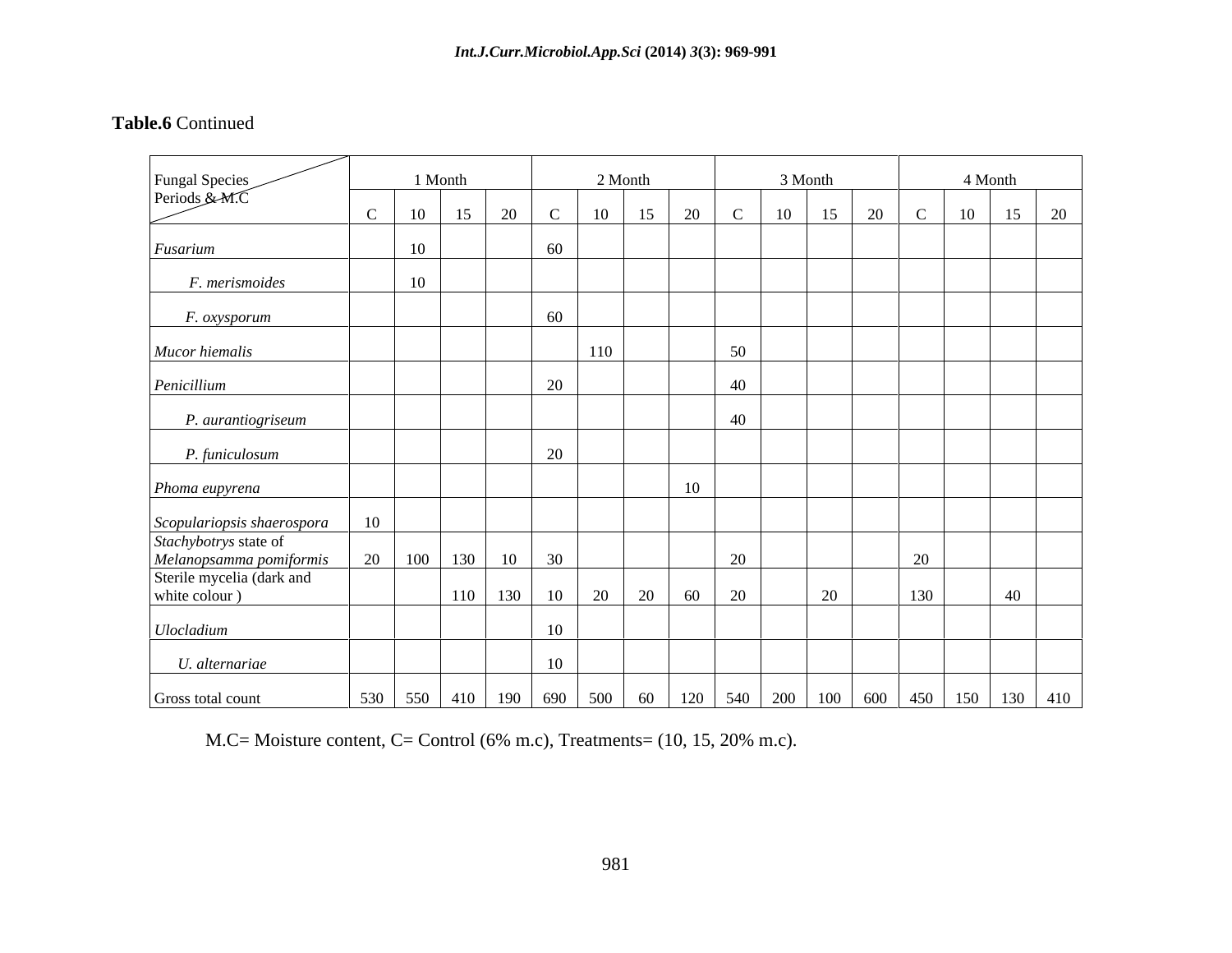| <b>Table.7</b> Counts (per 20 seeds) of common fr<br>angal genera and species after different storage periods of $Pimr$<br>يامح مرددا محمومه |  |  |
|----------------------------------------------------------------------------------------------------------------------------------------------|--|--|
| eatment with various moisture contents on glucose-Czapek's agar, us<br>using the seed-plate r<br>.046c<br>seeds tree<br>memoa                |  |  |

|                                                            |                | 1 Month        |                                                                      |                |          | 2 Month       |                             |                | 3 Month      |              |            | 4 Month                                                                |
|------------------------------------------------------------|----------------|----------------|----------------------------------------------------------------------|----------------|----------|---------------|-----------------------------|----------------|--------------|--------------|------------|------------------------------------------------------------------------|
| Fungal Species<br>Periods & M.C                            | $\mathcal{C}$  | $10 \mid 15$   | 20 l                                                                 |                |          |               | $10 \mid 15 \mid 20 \mid C$ |                | 10           | 15 20        |            | $10\quad 15$<br>$\begin{array}{ c c } \hline 20 \\ \hline \end{array}$ |
| <u>__</u>                                                  |                |                |                                                                      |                |          |               |                             |                |              |              |            |                                                                        |
| Alternaria alternata                                       | $\overline{7}$ |                |                                                                      |                |          |               |                             |                |              |              |            |                                                                        |
| <b>Aspergillus</b>                                         | 18             | 17             | - 14                                                                 | 21             | 22       | 14            | 10 <sup>1</sup>             | 22             | 30 I         | 34           | -19        |                                                                        |
| A. flavus                                                  |                |                |                                                                      |                |          |               |                             |                |              |              |            |                                                                        |
| A. fumigatus                                               |                |                |                                                                      | $\overline{4}$ | 11       |               | 10 <sup>1</sup>             | $\overline{a}$ | $20^{\circ}$ | $\mathbf{Q}$ |            |                                                                        |
| A. niger                                                   |                | -14            |                                                                      | 14             | 10       | 12            |                             |                |              |              |            |                                                                        |
| A. ochraceus                                               |                |                |                                                                      |                |          |               |                             |                |              |              |            |                                                                        |
| A. sydowii                                                 |                |                |                                                                      |                |          |               |                             |                |              | 20           |            |                                                                        |
| A. terreus var. aureus                                     |                |                |                                                                      |                |          |               |                             |                |              |              |            |                                                                        |
| Cladosporium                                               |                | $\blacksquare$ |                                                                      |                |          |               |                             |                |              |              |            |                                                                        |
| C. sphaerospermum                                          |                | $\overline{1}$ | $\overline{1}$                                                       |                |          |               |                             |                |              |              |            |                                                                        |
| Cochliobolus                                               |                |                |                                                                      |                |          |               |                             |                |              |              |            |                                                                        |
| C. lunatus                                                 |                |                |                                                                      |                |          |               |                             |                |              |              |            |                                                                        |
| C. spicifer                                                |                |                |                                                                      |                |          |               |                             |                |              |              |            |                                                                        |
| Emericella nidulans var. lata                              |                |                |                                                                      |                |          |               |                             |                |              |              |            |                                                                        |
| Eurotium chevalieri                                        |                |                |                                                                      |                |          |               |                             |                |              |              |            | $\overline{1}$                                                         |
|                                                            |                |                |                                                                      |                |          |               |                             |                |              |              |            |                                                                        |
| Mucor hiemalis<br>Penicillium                              |                |                |                                                                      |                | $\sim$   |               |                             |                |              |              |            |                                                                        |
| P. corylophilum                                            |                |                |                                                                      |                |          |               |                             |                |              |              |            |                                                                        |
| P. funiculosum                                             |                |                |                                                                      |                |          |               |                             |                |              |              |            |                                                                        |
|                                                            | 5 <sup>1</sup> | 11             |                                                                      |                | $\sim$ 5 | $\mathcal{R}$ |                             |                |              |              | $\sqrt{ }$ |                                                                        |
| Rhizopus stolonifer<br>Stachybotrys state of               |                |                |                                                                      |                |          |               |                             |                |              |              |            |                                                                        |
|                                                            |                |                |                                                                      |                |          |               |                             |                |              |              |            |                                                                        |
| Melanopsamma pomiformis<br>Sterile mycelia (dark and white |                |                |                                                                      |                |          |               |                             |                |              |              |            |                                                                        |
| colour)                                                    |                |                |                                                                      |                |          |               |                             |                |              |              |            |                                                                        |
| Trichoderma hamatum                                        |                |                |                                                                      |                |          |               |                             |                |              |              |            |                                                                        |
| Ulocladium                                                 |                |                |                                                                      |                |          |               |                             |                |              |              |            |                                                                        |
| U. alternariae                                             |                |                |                                                                      |                |          |               |                             |                |              |              |            |                                                                        |
|                                                            |                |                |                                                                      |                |          |               |                             |                |              |              |            |                                                                        |
| U. botrytis                                                |                |                |                                                                      |                |          |               |                             |                |              |              |            |                                                                        |
| Gross total count                                          |                |                | $35 \mid 39 \mid 26 \mid 10 \mid 32 \mid 34 \mid 18 \mid 13 \mid 27$ |                |          |               |                             |                | 35   10   34 |              | 24         | $15 \quad 6$<br>$\mathcal{R}$                                          |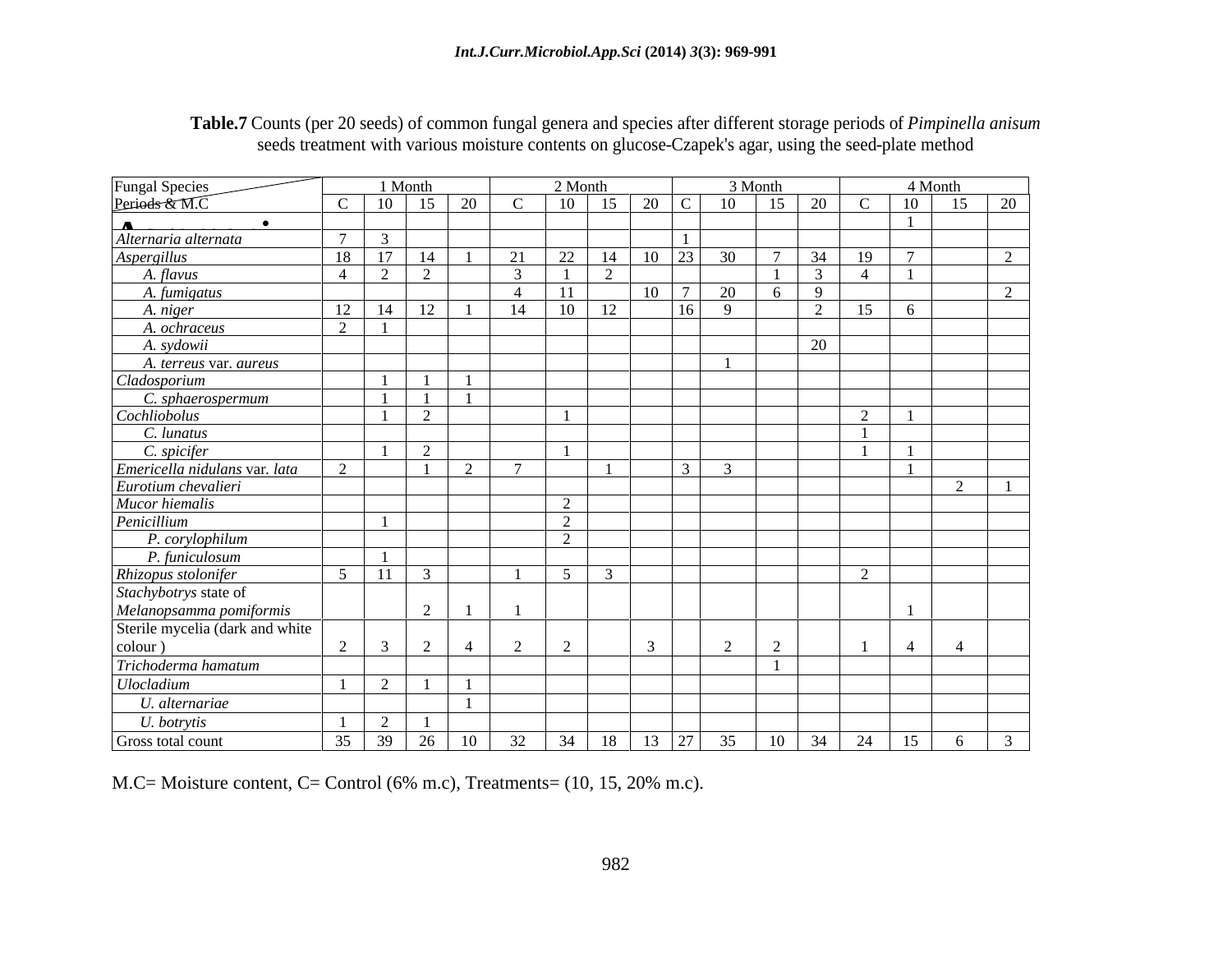| Table.8 Coun<br>$\sim$ $\sim$<br>genera and species after different storage periods of <i>Pim</i><br>The top $(20 \text{ seeds})$ of c<br>$\sim$ $\sim$ $\sim$ $\sim$ $\sim$ $\sim$<br>u unisur |  |  |
|-------------------------------------------------------------------------------------------------------------------------------------------------------------------------------------------------|--|--|
| $\sim$ reatment with various moisture contents on cellulose-Czapek's agar $\sim$<br>ing the seed-plate method                                                                                   |  |  |

|                                |               | 1 Month        |            |    |      | 2 Month      | 3 Month                                       |                                 | 4 Month                           |
|--------------------------------|---------------|----------------|------------|----|------|--------------|-----------------------------------------------|---------------------------------|-----------------------------------|
| Fungal Species<br>Periods & M. |               |                |            | 20 |      | $10 \mid 15$ | 20<br>15 <sup>1</sup><br>10                   | $20 \, \text{C}$                | 10<br>15 20                       |
| Alternaria alternata           |               |                | $\sqrt{ }$ |    |      |              |                                               |                                 |                                   |
| Aspergillus                    | 22            |                |            |    |      |              | $36 \mid 30 \mid 30 \mid 19$<br>30<br>33.     | $15 \t 40 \t 24$                |                                   |
| A flavus                       |               |                |            |    | 18 L | 18           |                                               | ————                            |                                   |
| A. fumigatus                   |               |                |            | 19 |      |              | 20<br>19                                      | $\frac{1}{15}$ 20 $\frac{1}{1}$ |                                   |
| A. niger                       | 16            | $\sim$         |            | 17 |      |              | -19<br>Q                                      | 16 <sup>1</sup><br>———          |                                   |
| A. sydowii                     |               |                |            |    |      |              |                                               | $20 \mid 3$                     |                                   |
| A. terreus var. aureus         |               |                |            |    |      |              |                                               |                                 | __                                |
| Chaetomium                     |               |                |            |    |      |              |                                               |                                 |                                   |
| C. crispatum                   |               |                |            |    |      |              |                                               |                                 |                                   |
| C. funicola                    |               |                |            |    |      |              |                                               |                                 |                                   |
| Cladosporium                   |               |                |            |    |      |              |                                               |                                 |                                   |
| sphaerospermum                 |               |                |            |    |      |              |                                               |                                 |                                   |
| Cochliobolus spicifer          |               |                |            |    |      |              |                                               |                                 |                                   |
| Emericella nidulans var. lata  |               |                |            |    |      |              |                                               |                                 |                                   |
| Eurotium chevalieri            |               |                |            |    |      |              |                                               |                                 |                                   |
| Penicillium corylophilum       |               |                |            |    |      |              |                                               |                                 |                                   |
|                                |               |                |            |    |      |              |                                               |                                 |                                   |
| Stachybotrys state of          |               |                |            |    |      |              |                                               |                                 |                                   |
| Melanopsamma pomiformis        | $\rightarrow$ | $\overline{ }$ |            |    |      |              |                                               |                                 |                                   |
| Stemphylium solani             |               |                |            |    |      |              |                                               |                                 |                                   |
| Sterile mycelia (dark and      |               |                |            |    |      |              |                                               |                                 |                                   |
| white colour)                  |               |                |            |    |      |              |                                               |                                 |                                   |
| Ulocladium                     |               |                |            |    |      |              |                                               | __                              | __                                |
| U. alternariae                 |               |                |            |    |      |              |                                               |                                 |                                   |
| U. botrytis                    |               |                |            |    |      |              |                                               |                                 |                                   |
|                                |               |                |            |    |      |              |                                               |                                 |                                   |
| U. chartarum                   |               |                |            |    |      |              |                                               |                                 | $\sqrt{2}$                        |
| Gross total count              | 36            |                |            |    |      |              | $37 \mid 34 \mid 32 \mid 20 \mid$<br>35<br>34 | 19   40   33                    | 6<br>$\overline{a}$<br>$\sqrt{2}$ |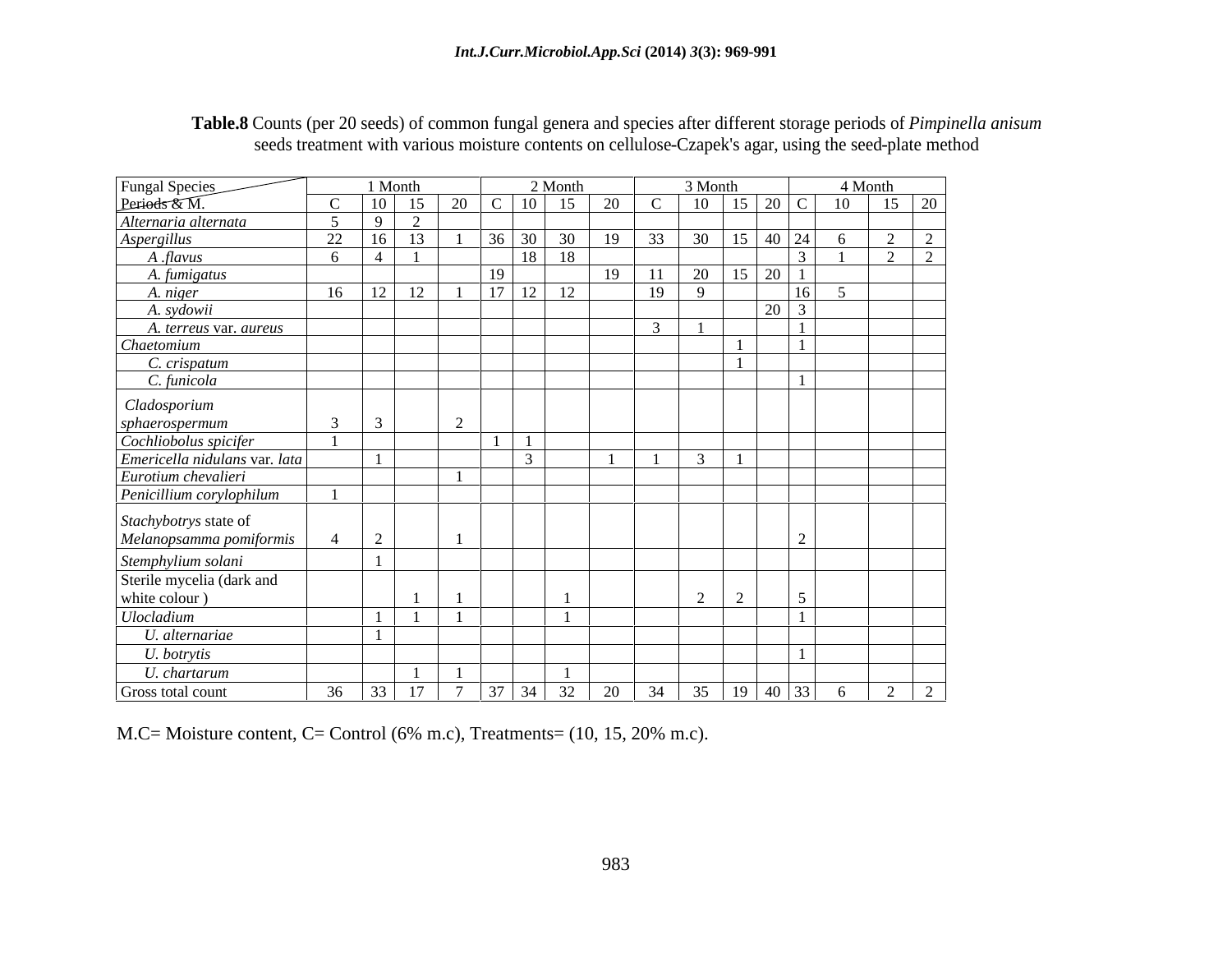| Fungal isolates           | Amylase         |
|---------------------------|-----------------|
| Acremonium furcatum       | 14 W            |
| A. kiliense               | 29H             |
| A. rutilum                | 23H             |
| A. strictum               | 17 <sub>M</sub> |
| Alternaria alternata      | 17 <sub>M</sub> |
| A. brassicicola           | 22 H            |
| A. chlamydospora          | 17 <sub>M</sub> |
| A. raphani                | 11 W            |
| Aspergillus candidus      | 35 H            |
| A. clavatus               | 30 H            |
| A. flavus                 | 22 H            |
| A. fumigatus              | 20H             |
| A. niger                  | 28 H            |
| A. ochraceus              | 20H             |
| A. sulphureus             | 23H             |
| A. sydowii                | 20H             |
| A. tamarii                | 35H             |
| A. terreus var. aureus    | 17 <sub>M</sub> |
| A. ustus                  | 28 M            |
| A. versicolor             | 19 M            |
| Botryotrichum piluliferum | 29 H            |
| Chaetomium anguipilium    | 10 W            |
| C. atrobrunneum           | 10W             |
| C. citrinum               | 12W             |
| C. crispatum              | 23 H            |
| C. dreyfussii             | 10 W            |
| C. funicola               | 18 <sub>M</sub> |
| C. globosporum            | 10 W            |
| C. globosum               | 10 W            |
| C. jabalpurense           | 17 M            |
| C. spiralotrichum         | 10W             |
| C. oblatum                | 10W             |
| C. subspirilliferum       | 10 W            |
| C. uniporum               | 10W             |

**Table.9** Degree of cellulolytic and amylolytic activities (calculated as. average diameter of clear zone in mm) of the fungal isolates tested

ŕ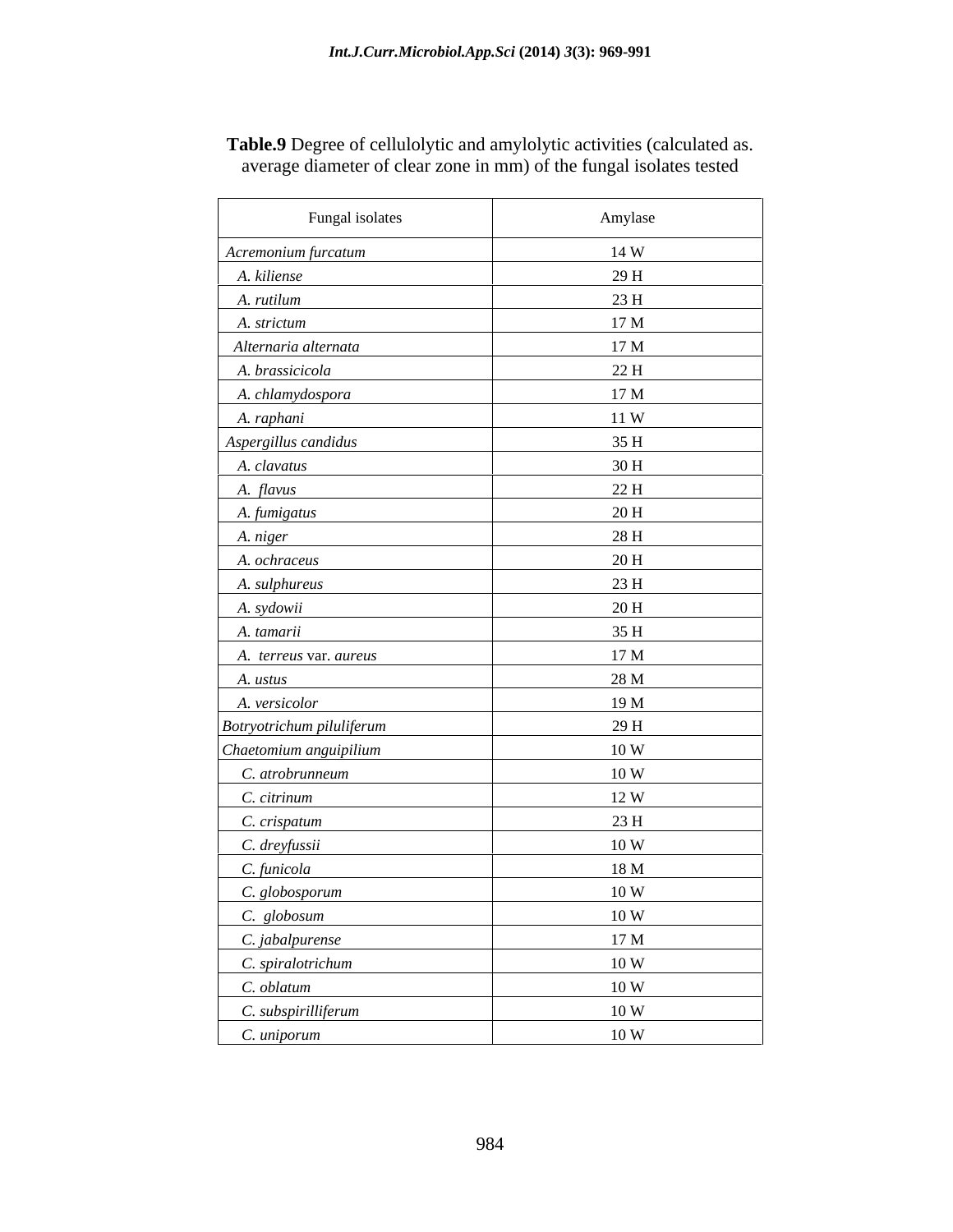## **Table.9** Continued

| Fungal isolates                            | Amylase         |
|--------------------------------------------|-----------------|
| Circinella muscae                          | 22 H            |
| Cladosporium cladosporioides               | 10 W            |
| C. musae                                   | 19 <sub>M</sub> |
| C. sphaerospermum                          | 14 W            |
| C. variabile                               | 15 W            |
| Cochliobolus lunatus                       | 27 H            |
| C. spicifer                                | 16M             |
| C. tuberculatus                            | 18M             |
| Cunninghamella echinulata                  | 10 W            |
| Curvularia brachyspora                     | 19M             |
| C. lunata var. aeria                       | 16M             |
| C. pallescens                              | 22 H            |
| Drechslera australiensis                   | 19 M            |
| D. erythrospila                            | 18 M            |
| D. euphorbiae                              | 25H             |
| D. state of Trichometasphaeria pedicellata | 13 W            |
| Emericella nidulans var. lata              | 16M             |
| Epicoccum purpurascens                     | 12 W            |
| Eurotium chevalieri                        | 10 W            |
| Fusarium dimerum                           | 21H             |
| F. merismoides                             | 18 M            |
| F. oxysporum                               | 20H             |
| F. semitectum                              | 10W             |
| F. sulphureum                              | 18 M            |
| Gibberella fujikuroi                       | 23H             |
| G. tricincta                               | 31 H            |
| Memnoniella subsimplex                     | 23H             |
| Monographella nivalis                      | 17 <sub>M</sub> |
| Mucor circinelloides                       | 38 H            |
| M. hiemalis                                | 21H             |
| M. racemosus                               | 24 H            |
| Myrothecium verrucaria                     | 25 H            |
| Nectria haematococca                       | 25 H            |
| Paecilomyces carneus                       | 25H             |
| Penicillium aurantiogriseum                | 22 H            |
| P. brevicompactum                          | 32 H            |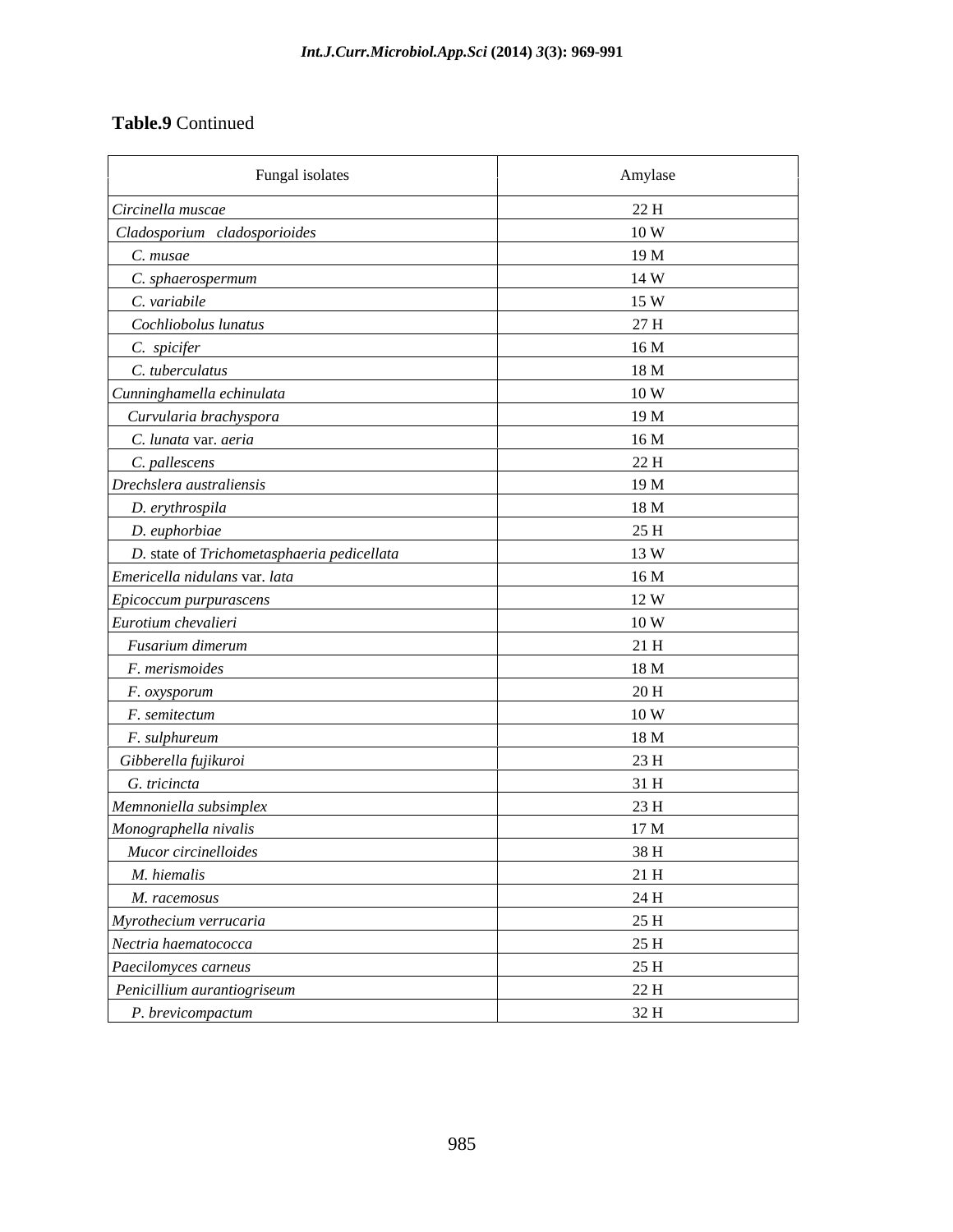# **Table.9** Continued

| Fungal isolates                                                              | Amylase          |
|------------------------------------------------------------------------------|------------------|
| P. chrysogenum                                                               | 34 H             |
| P. citrinum                                                                  | 28 H             |
| P. corylophilum                                                              | 23H              |
| P. duclauxii                                                                 | 27 H             |
| P. funiculosum                                                               | 24 H             |
| P. purpurogenum                                                              | 22 H             |
| P. spinulosum                                                                | 17 M             |
| Phoma eupyrena                                                               | 23H              |
|                                                                              | $20\ \mathrm{H}$ |
| Rhizopus stolonifer<br>Scopulariopsis<br>brevicaulis                         |                  |
|                                                                              | 19 M             |
| S. sphaerospora                                                              | 10W              |
|                                                                              | 16 <sub>M</sub>  |
| Setosphaeria rostrata<br>Stachybotrys state of<br>Melanopsamma<br>pomiformis | 22H              |
|                                                                              |                  |
| Stemphylium solani<br>Syncephalastrum                                        | 26H              |
| racemosum                                                                    | 23 H             |
| Trichoderma hamatum                                                          | 20H              |
| T. viride                                                                    | 41 H             |
| Ulocladium alternariae                                                       | 21H              |
| U. botrytis                                                                  | 14 W             |
| U. chartarum                                                                 | 13 W             |

Activity Remarks: High activity, H= from 20-40 mm; Moderate activity, M= 16-19 mm; and Weak activity, W= less than 15 mm.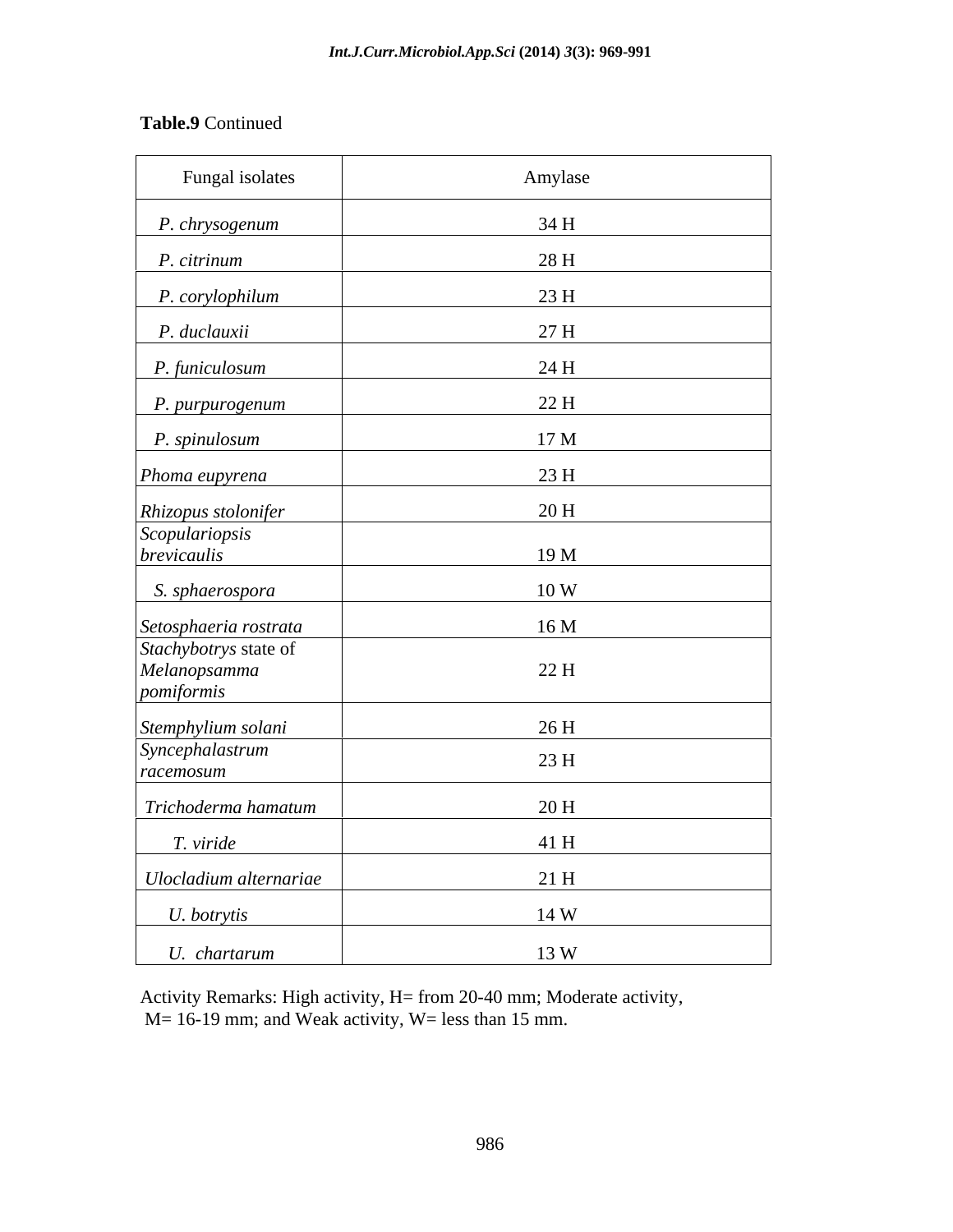

**Fig.1** Effect of time course and temperature, pH values, different carbon and nitrogen sources (A, B, C and D) on the production of αamylase enzyme by *Trichoderma viride.*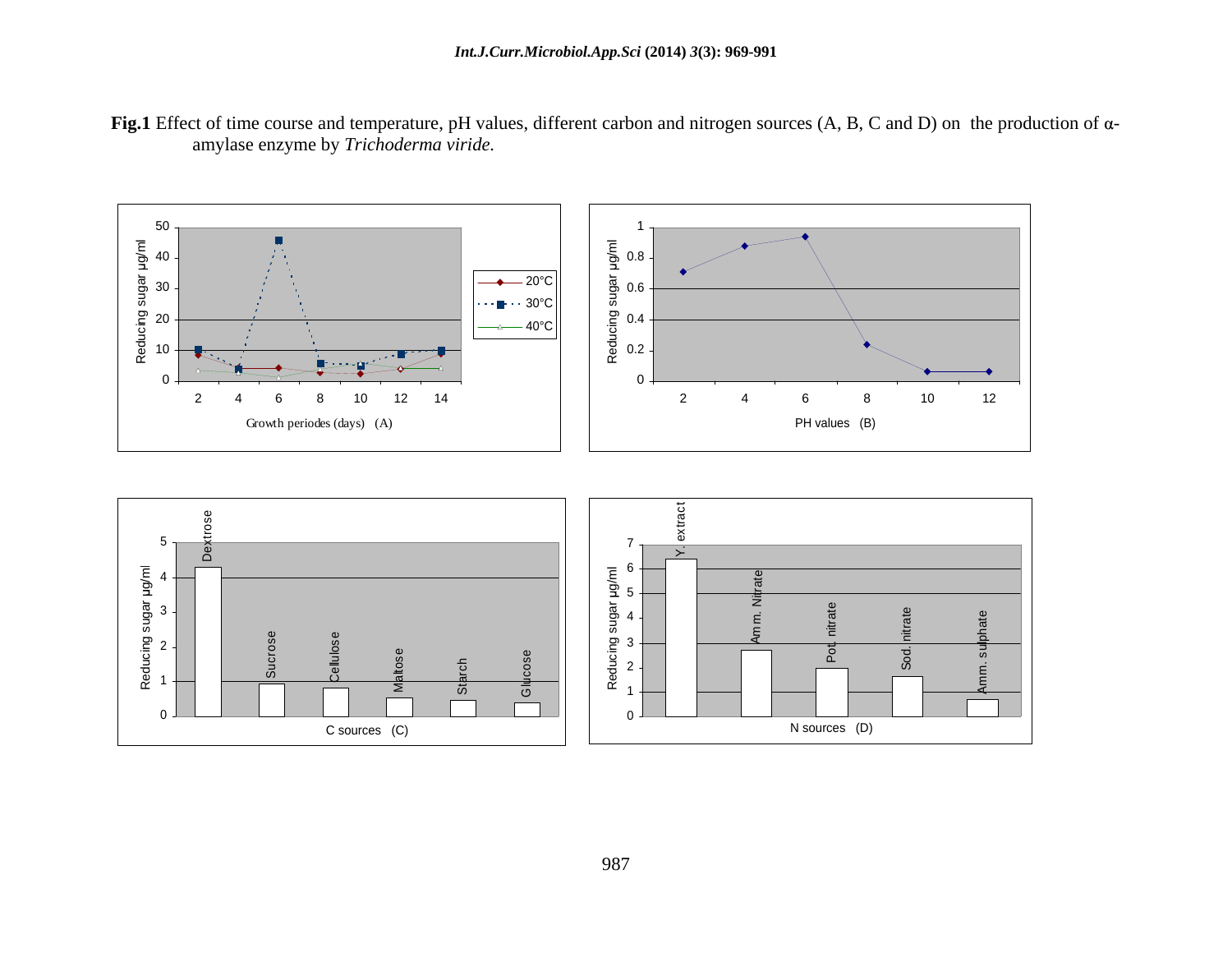*P. citrinum*, *P. corylophilum*, *P. duclauxii*, *P. funiculosum*, *P. purprogenum*, *Phoma eupyrena*, *Rhizopus stolonifer*, The highest amount of amylase production *Stachybotrys* state of *Melanopsamma*  obtained under all optimized conditions *pomiformis*, *Stemphylium solani*, *Syncephalastrum racemosum*,

capabilities in the production of  $\alpha$ -amylase

Abdel-Hafez *et al*. (2010) tested the ability extracellular hydrolytic enzymes in solid with those reported by Abdel-Hafez et al. media revealed that the most active (1995) observed that maximum amylase

Moharram *et al*. (2010) screened Forty four fungal isolates representing 35 species and 2 varieties for amylase Erdal and Taskin (2010) found that production. All isolates were recovered production of  $\alpha$ -amylase by *P. expansum* from different parts of faba bean plant. All was 6 days after incubation at  $30^{\circ}$ C with fungal isolates tested had the ability to culture medium of loquat kernel flour produce amylase enzyme, but with (LKF) containing starch as carbon source variable degrees. Nineteen isolates (43.2% and peptone as nitrogen source and of total isolates) showed high amylase activity. Sixteen isolates  $(36.4\% \text{ of total}$  content of  $70\%$ , particle size of 1 mm and isolates) were found to be moderate amylase activity. The remaining isolates (9 isolates, 20.4% of total isolates) were low **References** producers of amylase.

maximum production of amylase by *Aspergillus* sp. MK07 was achieved after 120 h. of incubation period at  $30^{\circ}$ C with carbon source and peptone as nitrogen

source and initially adjusted to pH 5, 70% moisture content and 5% inoculum level. was  $164 \text{ U/g}$ .

*Trichoderma hamatum*, *T. viride* and When the effect of different environmental Ulocladium alternariae. The remaining and nutritional factors on a-amylase fungal isolates showed moderate or low production by *Trichoderma viride* was amylolytic activities ( Table 9). studied, it was found that the highest yield There is evidence in the literature that the  $\qquad$  after incubation at 30°C with the different fungal isolates exhibit variable incorporation of dextrose as carbon source by several workers. culture medium which is initially adjusted of the enzyme could be achieved 6 days and yeast extract as nitrogen source in the to pH  $6$  (Fig.1).

of 50 fungal isolates to produce These finding are almost in agreement amylase producers were Aspergillus production by *Penicillium chrysogenum flavus*, *Cunninghamella echinulata*, could be achieved after 4 days of *Fusarium oxysporum*, *Mucor hiemalis* and incubation at 30 C especially when the *Penicillium chrysogenum*. culture medium was initially adjusted to with those reported by Abdel-Hafez *et al*. (1995) observed that maximum amylase pH 4 and contained yeast extract as nitrogen source.

> initially adjusted to pH 6 with moisture content of 70%, particle size of 1 mm and 1 ml methanol as supplement alcohol.

# **References**

- Chimata *et al.* (2010) found that the M.B. and El-Maghraby O. M.O. Abdel-Hafez S.I.I., El-Kady I.A., Mazen M.B. and El-Maghraby 1987. Mycoflora and Trichothecene toxins of baddy grains from Egypt. Mycopathologia, 100: 103-112.
- culture medium containing starch as Abdel-Hafez S.I.I., El-Kady I.A., Mazen M.B. and El-Maghraby O.M.O. 1993: Effect of temperature and moisture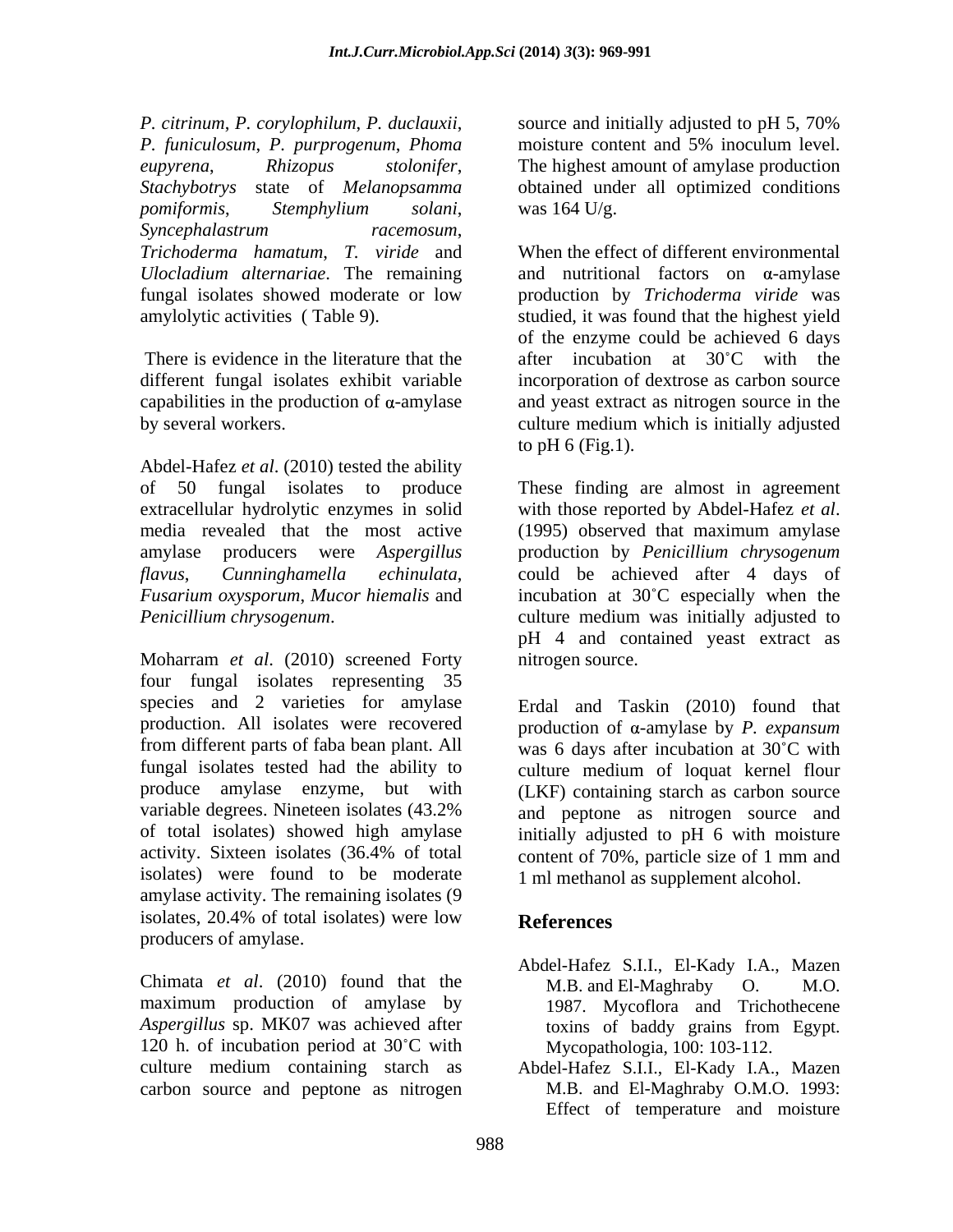content on germination capacity of stored melon. Mycopathologia, 122: paddy grain-<br>borne fungi from 123-126. Egypt. Pure Science and Engineering

- Abdel-Hafez S.I.I., El-Said A.H.M. and reaction of extracellular amylase, *officinarum* L. plant and cellulolytic
- Abdel-Hafez S.I.I., El-Said A.H.M., groundnut and soybean seeds by fungi in Phytopathology and Plant Protection, 43 7-9: 783-800.
- Abramson D., Hulasare R., York R.K., Calik P. and Ozdamar T.H. 2001. Carbon White N.D.G. and Jayas D.S. 2005.
- Adebayo-Tayo B.C., Onilude A.A., amylase from agricultural residues by a Oladapo M.O. 2006. Detection of fungi and aflatoxin in shelved bush mango
- Akpan I., Bankole M.O., Adesemowo A.M. *Aspergillus restrictus* and A. *repens.*
- Amany A.El-Shahir 2011.Ecological and physiological studies on mills fungi in
- Anonymous. 1966. International Rules for Seed Testing. Proc. of the International 147 1/2: 23-34.
- Bankole S.A. 1993. Moisture content,

123- 126.

- Series, 1: 91-105. Barnett E.A. and Fergus C.L. 1971. The Gherabawy Y.A.M.H. 1995: Mycoflora of leaf surface, stem, bagasse and juice thermophilic and mesophilic *Humicola* of adult sugarcane *Saccharum*  species. Myocpathologia Mycologia reaction of extracellular mycelium and time in some Applicata, 44:131-141.
- ability in Egypt. Bull. Fac. Sci, Assiut Bhattacharya K. and Raha S. 2002. Univ. 24: 113-130. Contract Deteriorative changes of maize, Moharram A.M. and Saleem A. 2010. storage. Mycopathologia, 155: 135-141. Deteriorative changes of maize,
- Effect of two insecticides, Sparkill 25% Buzzini P. and Martini A. 2002. Extra Cypermethrin and Tafaban 48% Chorpyrifos on mycobiota of maize plants in Upper Egypt. Archives of tropical environments. J. Appl. cellular enzymatic activity profiles in yeast and yeaststrains isolated from tropical environments. J. Appl. Microbiol., 93: 1020-1025.
- Mycotoxins,ergosterol,and odor *Bacillus* sp. for the production of volatiles in durum wheat during granary industrial enzymes. J. Biochem. Eng., 8: storage at 16% and 20% moisture 61-81. sources affect metabolic capacities of industrial enzymes. J.Biochem. Eng., 8: 61-81.
- content. Journal of Stored Products Chimata M.K. and Sasidhar P. and Challa S. Research, 41: 67-76. 2010. Production of extracellular Ogunjobi A.A., Gbolagade J.S. and newly isolated *Aspergillus* species in solid state fermentation. African Journal of Biotechnology, 9 32: 5162-5169.
- seeds *Irvingia* spp. stored for sale in Christensen C. M. 1963. Influence of small Uyo, Nigeria. African Journal of differences in moisture content upon the Biotechnology. 5 19: 1729-1732. invasion of hard red winter wheat by and Latunde-Dada G.O. 1999. *Aspergillus restrictus* and *A. repens*. Cereal Chem. 40: 385-395
- Production of amylase by *A. niger* in cheap solid medium using rice brand and agricultural materials. Trop. Sci., 39: 77-79. temperature, time, pH and sugars by DiGrak M. and Ozcelik S. 2001. Determination of some fungal metabolites as influenced by biomass method. Turk. J. Biol., 25: 197- 203.
- Qena Governorate. Thesis Ph.D. Botany El-Abyad M.S., Fawzeya A. El-Sayed and Department Faculty of Science ,South Hafez M. 1992. Effects of culture Valley University,Egypt.P 242. conditions on amylase production by some soil fungi. Zentralbl. Mikrobiol., 147 1/2: 23-34.
- Seed Testing Association, 31: 152. El-Bazza Z.F., Mahmoud M.T., Roushdy mouldinvasion and seed germinability of 1996. Fungal growth and mycotoxigenicH.M., Farrag H.A. and El-Tablawy S.Y.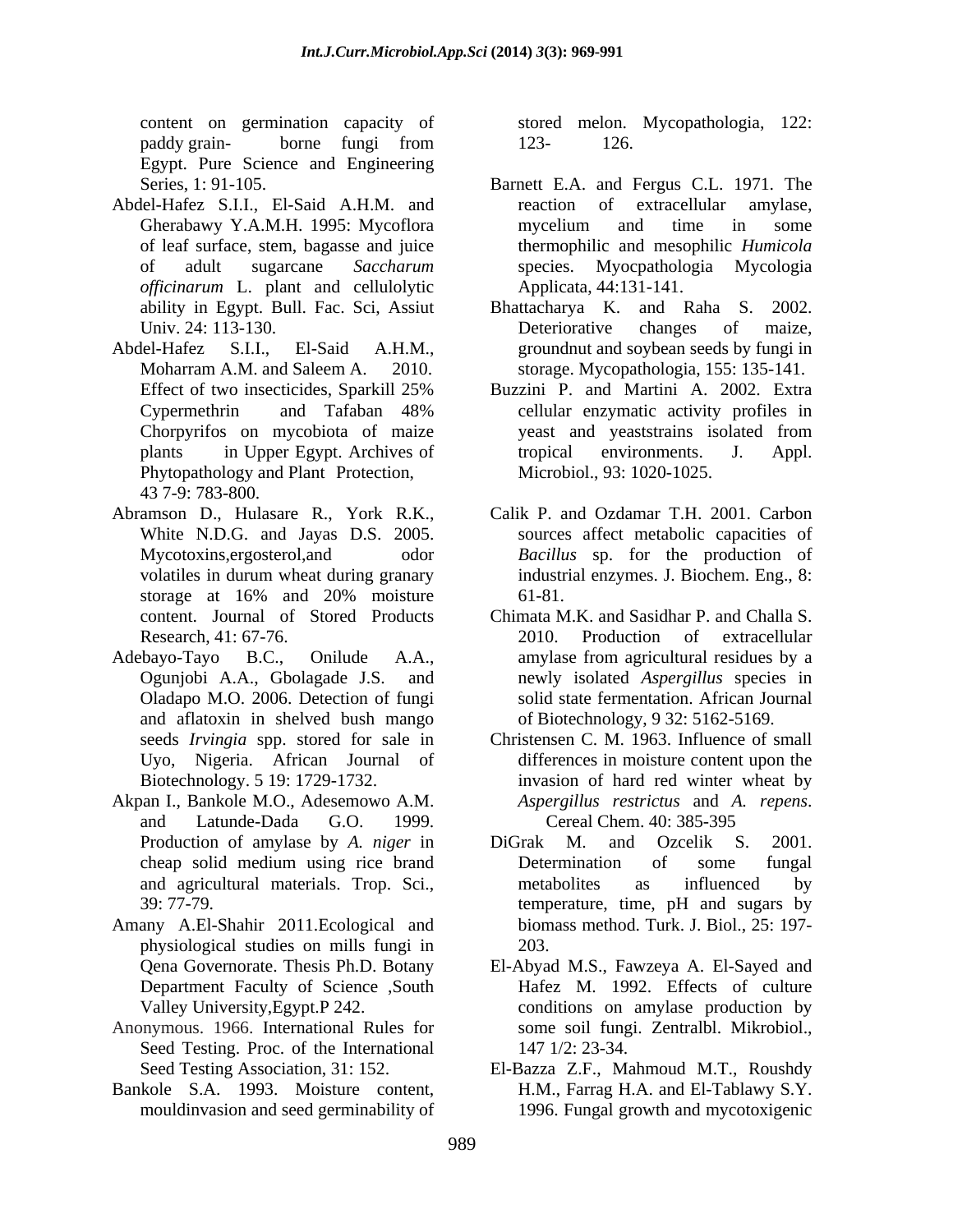production in certain medicinal herbs subjected to prolonged cold storage and<br>possible control by gamma irradiation.

- Erdal S. and Taskin M. 2010. Production of MT-1 in solid-state fermentation using Biotechnological Letters, 15 3: 5342-
- Fadel M. 2000. Production of thermostable
- Genkawa T., Uchino T., Inoue A., Tanaka F. Moharram A.M., Abdel-Mallek A.Y. and for brown rice: Storability at decreased
- Goto C.E., Barbosa E.P., Kistner L.C.L., of fungi isolated from different sources Gandra R.F., Arrias V.L. and Peralta
- Gupta A.K. and Grautam S.P. 1995. Improved production of extrac ellular  $\alpha$ - Fourth
- Ikram-ul-Haq., Javed T. S. K. M. M. and Amylase. Journal of Applied Sciences 380.
- Koetje E.J., Milasinovic H. and Kiewiet R. *Bacillus subtilis* can mediate cell-density
- Kumar S. and Satyanarayana T. 2004. thermostable and neutral glucoamylase

solid-state fermentation. World J. Microbiol. & Biotechnol., 20: 895-902.

- possible control by gamma irradiation. Marchisio V.F and Airaudi D. 2001. Egypt. J. Pharmaceutical Sci., 37: 85-95. Temporal trends of the airborne fungi -amylase by *Penicillium expansum* and their functional relations with the environment in a suburban site. Mycologia, 93:831-840.
- waste Loquat *Eriobotrya japonica* Mislivec P.B., Dieter C.T. and Bruce V.R. Lindley kernels as substrate. Romanian 1975. Effect of temperature and relative 5350. mycotoxic species of *Aspergillus* and humidity on spore germination of *Penicillium*. Mycologia, 67: 1187-1189.
- amylolytic enzymes by *Aspergillus*  Misra J. K., Gergon E. B. and Mew T.W. *niger* F-909 under solid state 1995. Storage fungi and seed health of fermentation. Egy. J. Microbiol., 35: rice: A study in the Philippines. 487-505. Mycopathologia, 131: 13-24.
- and Hamanaka D. 2008. Development of Abdel-Hafez A.I.I. 1989. Mycoflora of a low-moisture-content storage system anise and fennel seeds in Egypt. J Basic anise and fennel seeds in Egypt. J Basic Microbiol, 29: 427-435.
- moisture contents. Biosystems Moharram A.M., Abdel-Hafez S.I.I. and Engineering, 99: 515-522. Ismail M.A. 1993. Amylolytic activity of fungi isolated from different sources in Kharga Oasis, Egypt in press.
- R.M. 1998. Production of amylase by Moharram A.M., El-Said A.H.M., Saleem *Aspergillus fumigatus*. Revista de A. and Hamed A. 2010. Effect of Microbiologia, 29: 99-103. amistar and moncut fungicides on fungi amylase by thermophilic fungus Taibah University, Al-Monawarah. of faba bean plant and amylase activity. Saudi Science Conference,
- *Malbranchea sulfurea*, following Naguib M.I. 1964. Effect of sevin on the protoplast fusion. world J. Microbiol.  $\&$  carbohydrate and nitrogen metabolism Biotechnol., 11: 193-195. during the germination of cotton seeds, carbohydrate and nitrogen metabolism Ind. J. exp. Biol., 2: 149-152.
- Mukhtar H. 2006. Consortia of Nelson N. 1944. Aphotometric adaptation of *Aspergillus niger* and *Trichoderma*  the somogyi method for determination *viride* and Bio-Synthesis of Gluco- of glucose. J. Biol. Chem., 153: 375- 380.
- Research, 2 9: 553-558. Nigam P. and Singh D. 1995. Enzymes and 2003.A plasmid-bornRap-Phr system of processing. Enz. Microb. Technol., 17: microbial system involved in starch processing. Enz. Microb. Technol., 17: 770-778
- controlled production of extracellular Oh J. Y., Jee S. N., Nam Y., Lee H., Ryoo protease. J. Microbiol., 149: 19-28. M.I. and Kim K.D. 2007. Populations of Statistical optimization of a samples of stored rice in Korea. fungi and bacteria associated with Mycobiology, 35: 36-38.
- production by a thermophilic mold Oh J.Y., Sang M.K., Ryoo M.I. and Kim *Thermomucor indicae-seudaticae* in K.D. 2008. Temporal Changes of Fungal